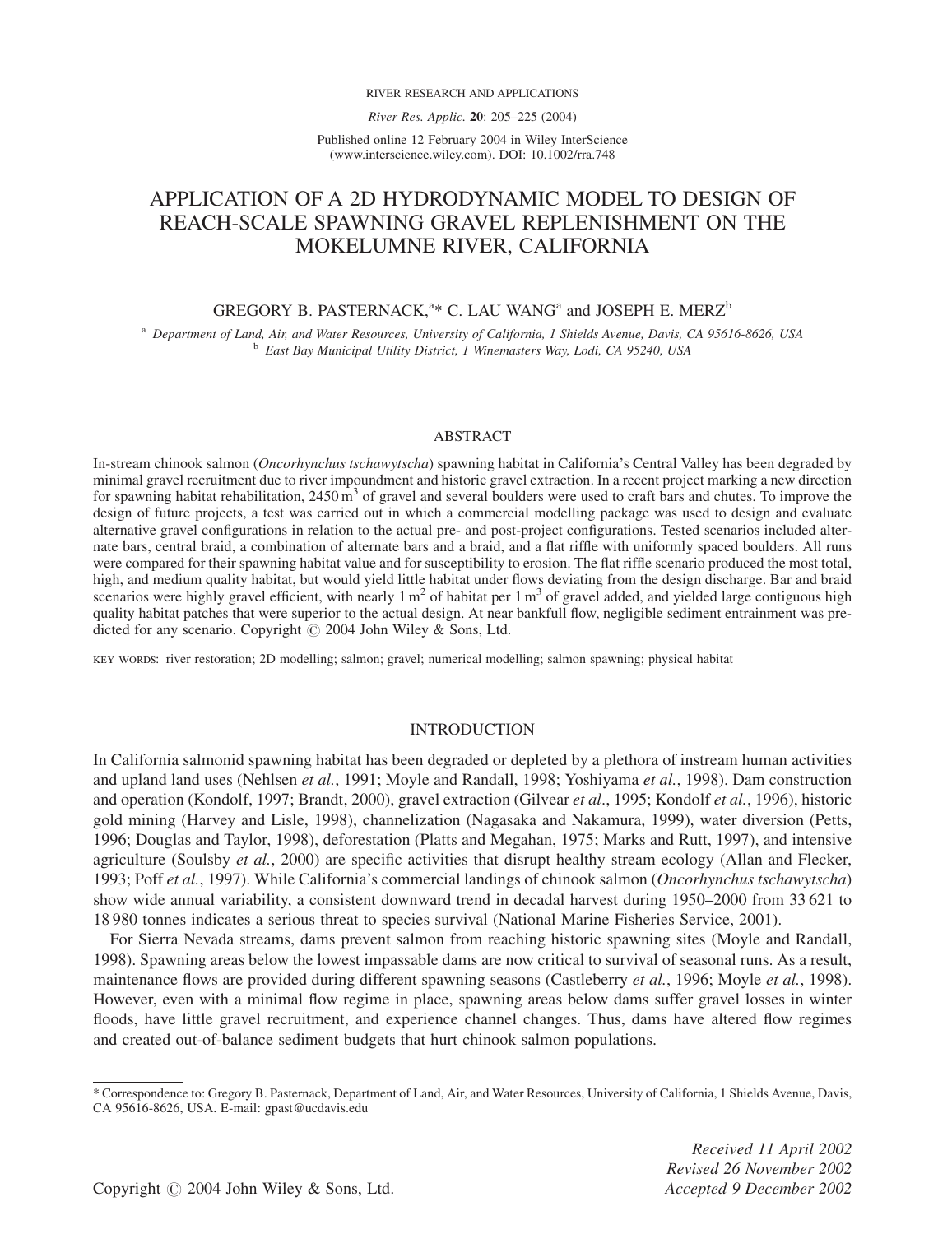Instream mining has exacerbated the problem by severely depleting available gravel. Mining alters channel geometry and elevation, and involves extensive clearing, flow diversion, sediment stockpiling, and deep pit excavation (Sandecki, 1989). Tens to hundreds of millions of tons of gravel are being removed from California's rivers creating a serious gravel deficit.

Gravel replenishment projects had been undertaken to mitigate severely degraded spawning areas below Sierra Nevada dams in more than 13 rivers in California as of 1992 (Kondolf and Matthews, 1993). The largest of these efforts is on the Upper Sacramento River where gravel replenishment has been conducted from 1979 to 2002. Gravel replenishment has been used to raise beds to pre-regulation elevations, prevent channel incision, and in rare cases to create features such as islands and pool–riffle sequences.

Even though these projects may provide some short-term habitat, the amount of gravel added is a small fraction of the bedload deficit. Gravels placed in the main channel have washed downstream during high flows, requiring continued addition of more imported gravel (California Department of Water Resources, 1995). Also, few objective criteria exist for designing and placing in-channel features. Project failure often results from a lack of understanding of geomorphic processes. In many cases designs have been based on 'folklore' or aesthetic criteria rather than application of hydrology and hydrodynamics (National Research Council, 1992).

Post-construction monitoring of gravel replenishment in California has been limited. One exception was a study of the Merced, Tuolumne, and Stanislaus rivers (Kondolf et al., 1996). Ten sites were excavated and back-filled with smaller gravel to create spawning habitat for chinook salmon from 1990 to 1994, but placed gravel sizes were mobile at high flows recurring at 1.5–4 year intervals. Channel surveys showed that augmented gravels washed out.

Based on limited assessment and uncertain success of gravel projects to date, it is apparent that current strategies are not yielding optimal usable habitat while minimizing gravel losses by flow-induced sediment entrainment. The goal of this study was to test the applicability of a commercial modelling package with a two-dimensional (2D) hydrodynamic model for use in designing fine-scale gravel placement to rehabilitate and augment salmon spawning habitat as well as to reintroduce fluvial complexity. 2D hydrodynamic models quantify depth, velocity, and shear stress at ecologically relevant scales, such as a pool–riffle reach or in the vicinity of a single boulder. When model output is coupled with quantitative estimates of preferred physical habitat conditions, the result is a powerful tool for characterizing instream habitat (Leclerc et al., 1995). If this tool could be used prescriptively, then many potential alternative scenarios could be assessed for habitat quality and geomorphic sustainability prior to project construction.

The test site for this study was a gravel project by the East Bay Municipal Utility District (EBMUD) on the Mokelumne River downstream of Camanche Dam in the Central Valley, California (Figure 1). Commercial software was used to build and compare alternative scenarios with actual pre- and post-project conditions. Habitat suitability indices assessed low-flow chinook salmon spawning habitat, while a sediment mobility index predicted entrainment at near-bankfull discharge. Specific objectives were to: (1) build and analyse 2D models of an alluvial reach before and after gravel replenishment; (2) create four alternative design scenarios—alternate bars, channel braid, alternate bars þ braid, and flat with boulders; and (3) compare the pre- and post-project hydrodynamic, habitat, and geomorphic conditions with those of the alternative scenarios. This study provides lessons for future gravel-bar design worldwide.

# ECOLOGICAL APPLICATION OF HYDRODYNAMIC MODELS

2D models using depth-averaged Saint-Venant equations are increasingly used for aquatic biology and geomorphology. Their primary advantage over 1D models (e.g. HEC-2 and MIKE-11) for these applications is that they yield fine-scale distributions of velocity vectors (including lateral components) as opposed to ecologically and geomorphically insignificant cross-sectional average downstream speeds. Nodal velocity vectors can be used to estimate local habitat and shear stress conditions. It is very well known that the trade-off for this improvement is the expense of pre-project fine-scale field mapping because the quality of model results is strongly dependent upon the accuracy and spatial resolution of the underlying topographic and parameter measurements as well as the resultant digital elevation model (Leclerc et al., 1995; Ghanem et al., 1996). Most 2D models assume a hydrostatic pressure distribution and are thus incapable of handling substantial vertical accelerations or bed gradients >0.10 (Miller and Cluer, 1998). Lane et al. (1999) evaluated the extent 3D models improved predictive ability over 2D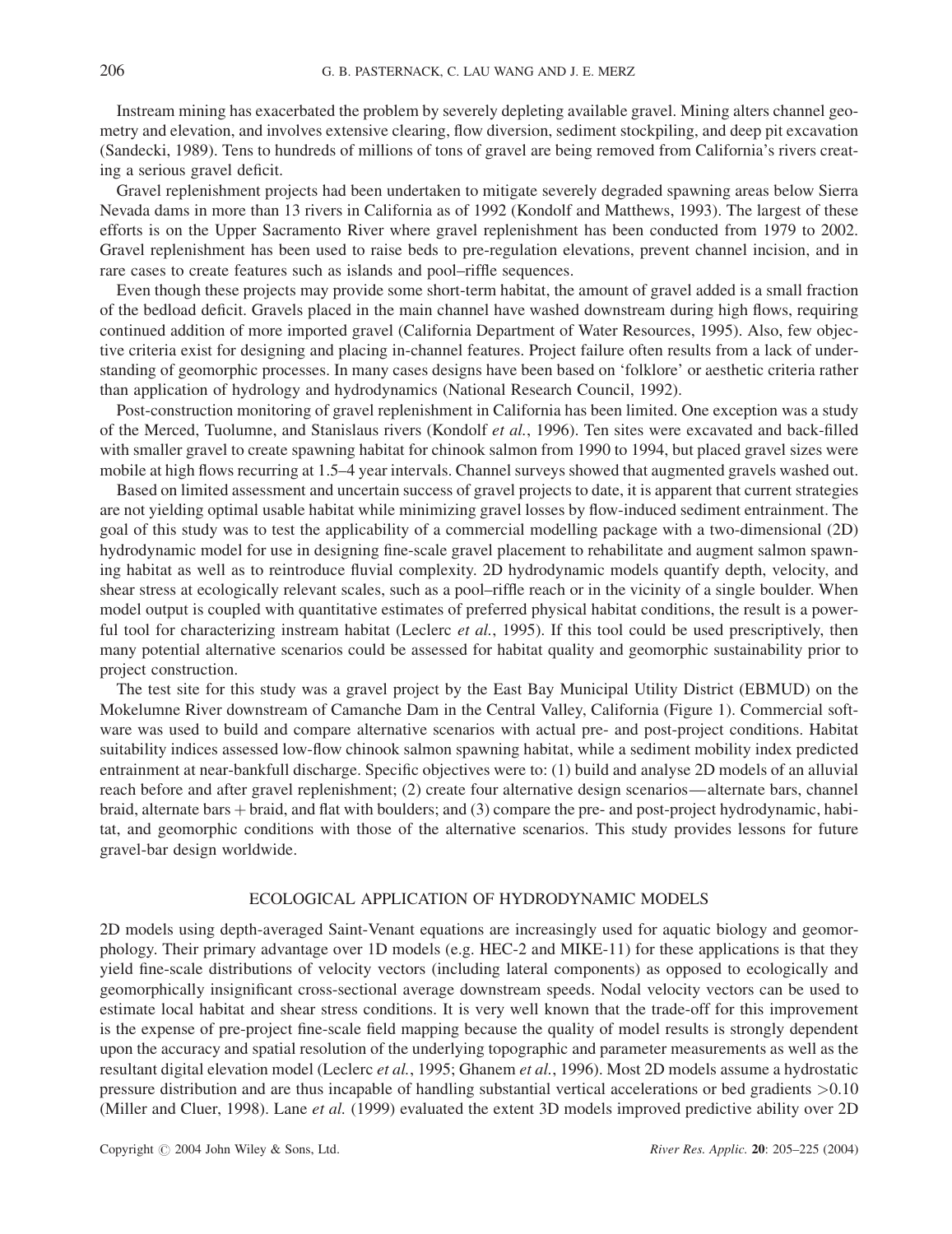

Area of Detail

Figure 1. Map of the Mokelumne River basin showing locations of Camanche Reservoir and Murphy Creek

Calaveras River

ones. They reported an extreme non-linear sensitivity in 3D models to minor variations in bed geometry and channel network, thus yielding dramatically different flow predictions and bed shear stresses. Given the limits of technology to get field data to calibrate and validate 3D models at the necessary sub-reach scale, 2D models are now the most promising tools for gravel replenishment.

Crowder and Diplas (2000) showed that 2D models can simulate sub-reach-scale stream features with ecological relevance. Small obstructions create velocity gradients, velocity shelters, transverse flows, etc. that were not evident when the obstructions were omitted from their model. Geomorphic applications of 2D models include Miller (1994, 1995), and Cluer (1997).

2D models of habitat require parameters associated with preferred conditions (Vadas, 2000). The Instream Flow Incremental Method is the most widely used approach for combining biology and life habit data of aquatic species with models to predict how water management impacts habitat (Bovee, 1982). Habitat suitability functions defining stream utility have been developed for different life stages of many species. While this approach simplifies complex spatio-temporal interactions, studies have found a significant correlation between predictions and actual community diversity (Gore and Nestler, 1998; Gallagher and Gard, 1999).

# STUDY SITE

# Mokelumne River basin

acramento

San Joaquin River

The Mokelumne River is a tributary of the San Joaquin River in central California, draining part of Sierra Nevada's western slope (Figure 1). The river drains  $c$ . 1700 km<sup>2</sup> and heads at 3050 m. The basin grades from forested mountains in the east to grassy foothills and agricultural floodplains in the west. Precipitation ranges from c. 1200 mm in the headwaters to c. 510 mm in the lowlands and falls during October to April. Channel widths in the lower river range from 19 to 43 m with a mean of 30 m. The river is connected to its floodplain in the spawning reaches, but is constrained by levees downstream. Adjacent lands are heavily used for recreation and grazing. A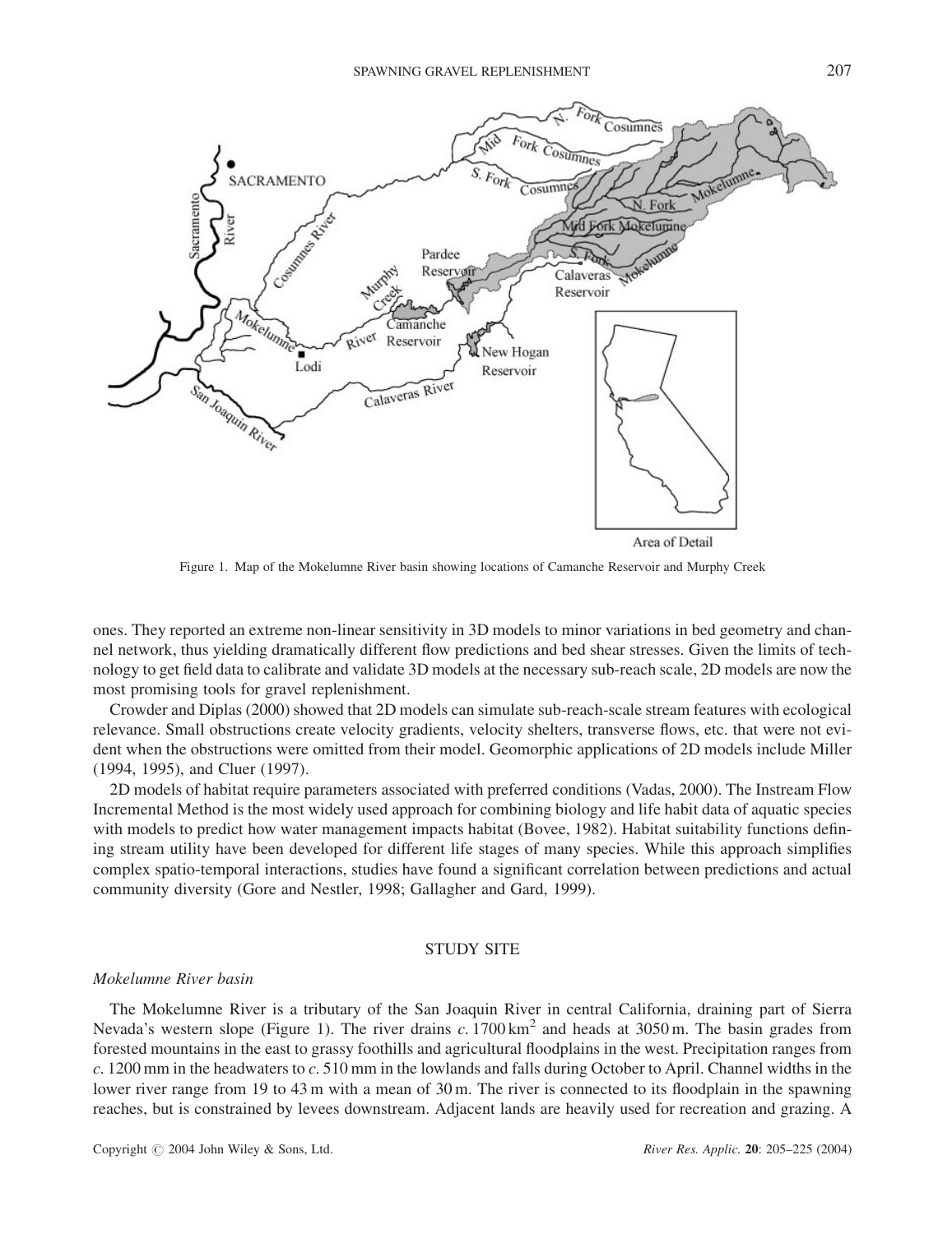

Figure 2. Aerial photo of Mokelumne River below Camanche Dam showing the location of the project reach, the adjacent fish hatchery, and the inlet of Murphy Creek

small tributary, Murphy Creek, enters the river  $c$ . 1 km downstream of the dam (Figure 1). Detailed hydrology, geology, and ecology for the basin were presented in Wang and Pasternack (2000).

## Flow regime

The Mokelumne River has 16 major water projects with four large reservoirs. The two most downstream reservoirs non-passable to anadromous fish are Pardee (completed in 1929) and Camanche (completed in 1964). Camanche aids flood control and river regulation. A fish hatchery built below Camanche to mitigate fishery losses, forced a realignment and excavation of the river (Figure 2). The subsequent altered flow regime stabilized active sediment and enabled in-channel vegetation survival. Changes are documented in historical sources, notably aerial photos. The active channel is now half its former width and overdeepened. The lower Mokelumne begins at Camanche and drains to the Sacramento–San Joaquin Delta.

Hydrologic analysis of pre-dam (1904–1963) and post-dam (1964–1999) annual peak flows below Camanche Dam (USGS ID 11323500) shows the dam's impact. Prior to it, annual peaks exceeded 200 cm for 21 of 57 years. Since 1964, annual peaks have never exceeded 200 cm (Figure 3). Pre-dam mean monthly flow had a typical snowmelt hydrograph (Figure 4a), with highest flow during May and June, after the peak in precipitation (Figure 4b). The post-dam hydrograph shows a significant reduction in the late spring snowmelt runoff below the dam. A flood frequency analysis using annual extreme pre- and post-dam data shows a dramatic reduction in flow for all recurrence intervals after the dam was built (Figure 5). Estimated using Log Pearson III distributions,  $Q_2$ ,  $Q_5$ ,  $Q_{10}$ , and  $Q_{100}$  decreased by 67, 59, 73, and 75%, respectively (Wang and Pasternack, 2000). The statistical bankfull discharge  $(Q_{1.5})$  prior to Camanche was 120 cm, which is now released only about every five years. Flow out of Camanche has a step hydrograph, with lows near the minimum (4.25 cm) prescribed in the Joint Settlement Agreement for relicensing (Federal Energy Regulatory Commission (FERC), 1998).

# Gravel rehabilitation projects

Significant fishery declines during the 1976–1977 and 1987–1992 droughts led to a focus on improving fish habitat. EBMUD and collaborators have replenished gravels below Camanche since 1990 (Table I). FERC (1993) encouraged it as a non-flow alternative for improving habitat, citing lack of gravel recruitment and clogging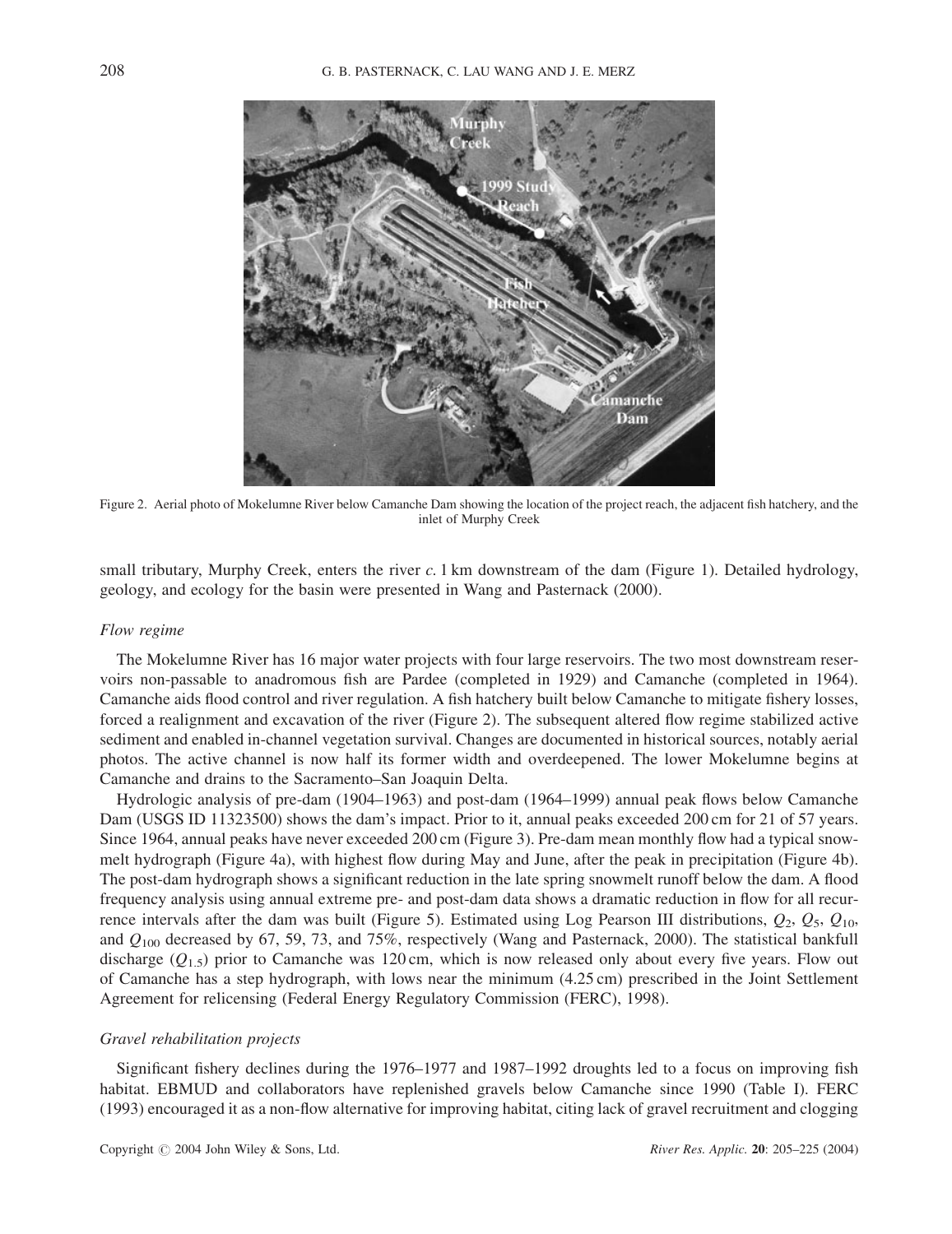

Figure 3. Annual peak flows 1904–1999 from the gauge below Camanche Dam showing significant decrease in peaks with the dam's management regime



Figure 4. Mean monthly (a) discharge below Camanche Dam for both pre- and post-dam periods and (b) precipitation at Pardee Dam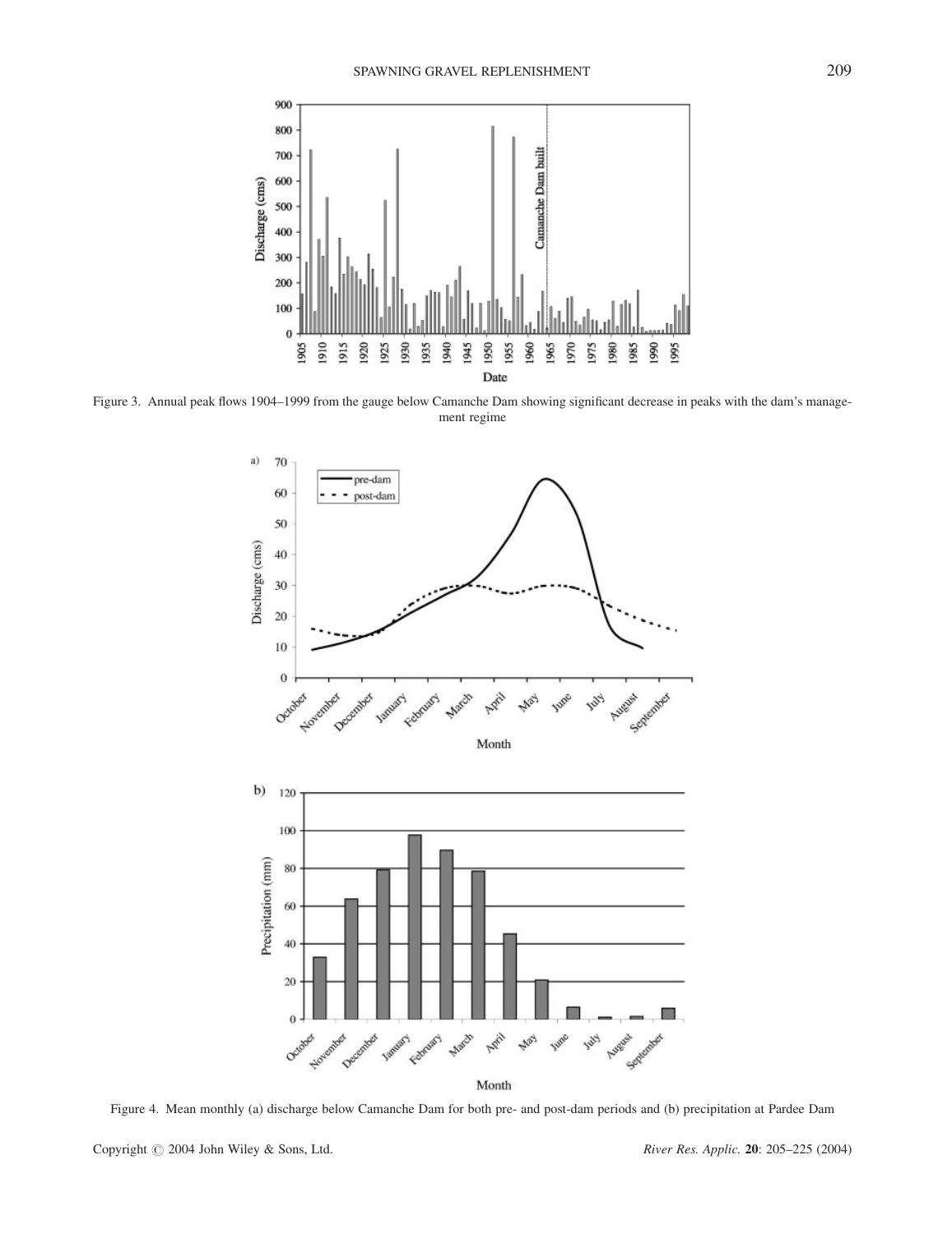

Figure 5. Pre- and post-dam flood frequency curves using annual peak flow series

| Year | Gravel volume<br>$(m^3)^a$ | Distance downstream from<br>Camanche Dam $(km)^a$ |  |  |  |  |
|------|----------------------------|---------------------------------------------------|--|--|--|--|
| 1990 | 199                        | 0.21                                              |  |  |  |  |
| 1992 | 230                        | 0.58                                              |  |  |  |  |
| 1994 | 382:76                     | 0.61; 1.27                                        |  |  |  |  |
| 1996 | 268; 268                   | 1.27:6.88                                         |  |  |  |  |
| 1997 | 230; 230                   | 7.84; 9.60                                        |  |  |  |  |
| 1998 | 459; 459                   | 0.97: 8.64                                        |  |  |  |  |
| 1999 | 2450                       | 0.40                                              |  |  |  |  |
| 2000 | 920                        | 1.16                                              |  |  |  |  |

Table I. History of gravel augmentation/enhancement projects below Camanche Dam

<sup>a</sup> Multiple sites in a year separated by semi-colon.

of bed pores. Since 1998, project sites have been monitored for inter-gravel permeability, dissolved oxygen content, water temperature, macro-invertebrate diversity, and redd counts. Some sites will be monitored until 2009.

The site reported here was replenished in fall 1999 (Figure 2). The channel was fairly uniform with a low slope amenable to the model. The right bank was steep with a narrow riparian zone. The low-lying left bank had an accessible floodplain that has heavy recreational use. Initial modelling was done on a 300 m reach past Murphy Creek, but to raise resolution the reach was cut to 150 m ending just upstream of the junction with Murphy Creek.

# FIELD METHODS

In fall 1999, EBMUD placed 2450 m<sup>3</sup> of washed floodplain gravel in the river below Camanche, creating exposed boulders, chutes, pools, and riffles. Channel topography, water depth and velocity, and substrate sizes were measured for 2D model use. Because this work was initiated after EBMUD's project was underway, there was no chance to measure pre-project velocities. Once the 2D model reasonably replicated post-project flow conditions, four alternative gravel scenarios were designed and compared.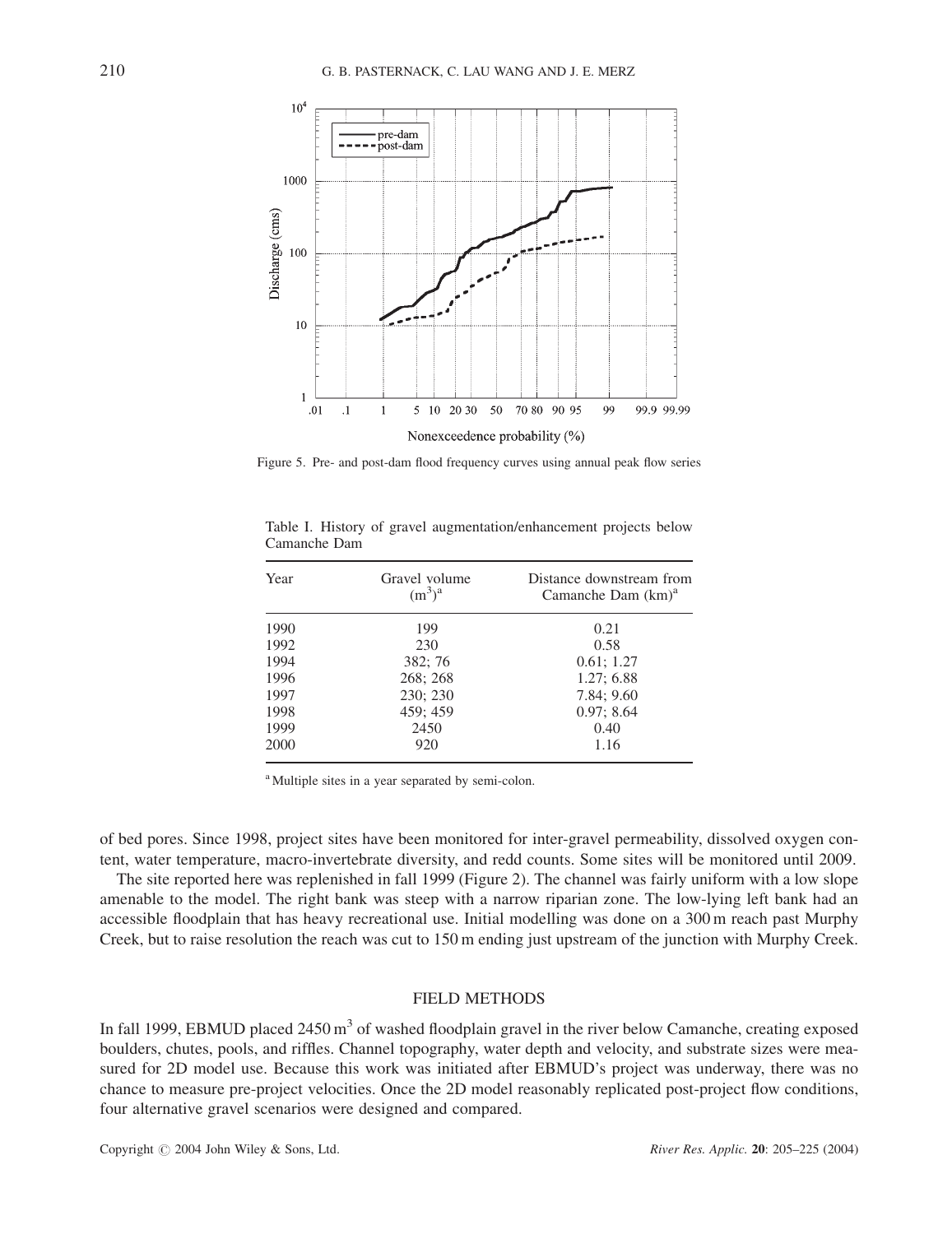# Channel topography

Detailed topography was mapped with 1155 points. Surveying was performed by licensed professionals and was done before and after gravel placement while flow was low. Surveying resolution was high  $(c. 1 \text{ point per } 3.6 \text{ m}^2)$ . Rather than using a uniform distribution (time-consuming in the field) or many transects (do not capture true topography), care was taken to accurately map bed features with a high density of points measured in the vicinity of natural slope breaks and fewer points over flat surfaces. In addition to coordinates, wet/dry channel boundaries, water surface elevation, and bed exposure were carefully documented.

# Observation data

Depth and velocity were measured after the gravel was placed at a typical spawning-season low flow (9.3 cm) and a higher flow (31 cm). The high flow was close to the post-dam  $Q_{1.5}$ , which is the  $Q_{\rm bf}$  suitable for evaluating gravel scour (California Department of Fish and Game (CDFG), 1991). Though the peak for 1999 was 68 cm, this could not be modelled because it spread over the unmapped floodplain.

Post-project depth and velocity were measured at four cross-sections. Endpoints were marked with steel pins to define location and alignment. Endpins were surveyed with a Trimble Pathfinder Pro XRS differential GPS whose resolution was c. 0.3 m. GPS coordinates were overlaid in the model to locate the nearest node to each endpin thereby defining comparable cross-sections. Cross-sections 4 ( just upstream of placed gravel) and 7 (over gravel bars) were waded at 9.3 cm and sampled every 0.3 m with careful position control. Depths were measured with a stadia rod. At cross-section 4, velocity was averaged over 1 min with a Unidata Starflow depth-averaging ultrasonic Doppler velocity meter  $(\pm 1 \text{ mm s}^{-1})$ . At cross-section 7, a Marsh-McBirney Flo-mate  $(\pm 33 \text{ mm s}^{-1})$  and a depthsetting wading rod were used to estimate average velocity as the point velocity at 0.6 of depth. Cross-sections 1 (upstream boundary for coarse mesh runs) and 10 (below placed gravel) were observed at 31 cm with a cablemounted USGS Price AA current meter from a flat-bottomed boat locked onto a high-tension steel cable every 1.5 m with careful position control. Standard USGS procedure for calculating depth-averaged velocity from point measurements was used. Positional accuracy and observation resolution were much finer than the scale of bed features  $(c. 5-10 \text{ m})$  and similar to model node spacing.

#### Substrate size

Wolman pebble counts were conducted before and after replenishment (Kondolf and Li, 1992). Counts were made along three randomly located 30 m longitudinal transects yielding 300 particles. The first particle encountered by the tip of the index finger with closed eyes was sampled. This was done for 100 particles per transect. Each particle was placed into 0.5 phi size class over the range of  $3-8$  phi including lumped  $\langle 3 \rangle$  and  $\langle 8 \rangle$  size fractions (Vyverberg et al., 1996). Cumulative percentages of each class were calculated.

### MOKELUMNE MODEL

## Model description

The Finite Element Surface Water Modelling System Two-Dimensional Flow in a Horizontal Plane model (FESWMS-2DH v. 2) simulates steady or unsteady 2D surface-water flows, including sub- and super-critical conditions (Froehlich, 1989). FESWMS solves the vertically integrated equations of motion and continuity with a finite element scheme. It uses a robust wetting and drying routine that determines channel boundary location. An element is 'dry' when depth is below a user-defined threshold (0.12 m here) at all of its nodes.

FESWMS was implemented in the Boss International Surface Water Modelling System v. 7.0 (SMS). SMS was used for finite element mesh creation and interpolation of topography to mesh nodes with a TIN-based linear topographic interpolation scheme. Initially a coarse mesh including Murphy Creek was used, but then model area was reduced to 5091 m<sup>2</sup> with the project and adjacent pool downstream. Elements were c. 1 m<sup>2</sup> with a nodal distance of c. 0.5 m (i.e. node centred in each element). Pre- and post-project meshes were trimmed close to the known wetted perimeter for each flow to allow for a favourable balance between resolution of relevant bed features and computation time as well as to reduce wetting and drying computations.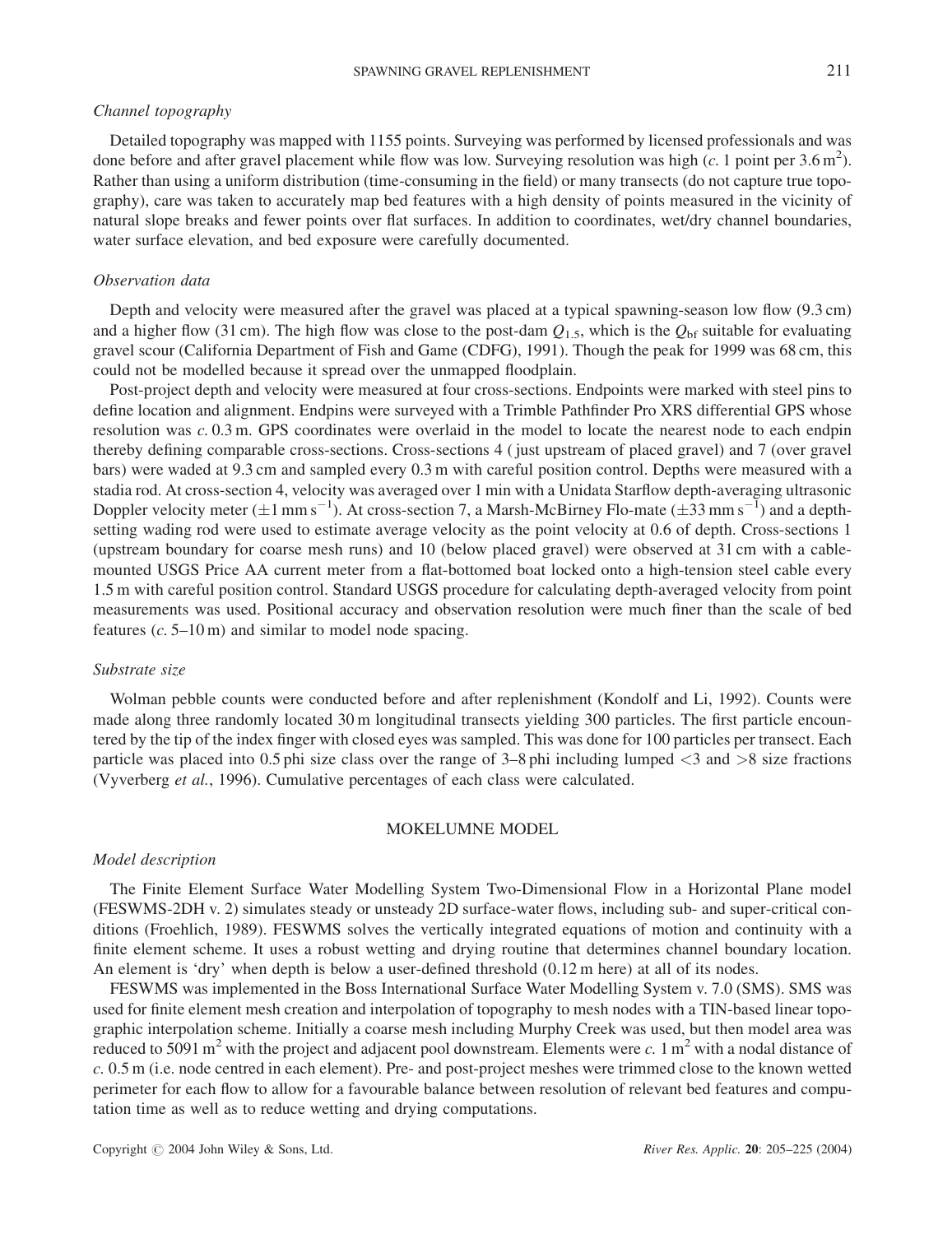# Model parameterization

Model parameters were determined using theory and measurement. Camanche outflow was the discharge at the upstream boundary. Water surface elevation was field-surveyed at the downstream boundary (28.1 m for 9.3 cm, 28.6 m for 31 cm). A global constant roughness coefficient (Manning's n) of 0.043 was estimated based on roughness tables for a straight, coarse gravel channel with no vegetation (McCuen, 1989). A spatially explicit algorithm for roughness based on substrate size variations was unwarranted in this study for two reasons. First, the reach had a narrow range of gravel substrate sizes, especially after gravel placement. Second, the form drag of gravel bars caused much more significant roughness. Tests of spatially explicit roughness yielded no significant effect, matching Miller and Cluer (1998).

FEWSMS uses the Boussinesq eddy viscosity to resolve turbulence closure. Eddy viscosity coefficient values that are too high suppress flow separation, whereas values too low cause model instability (Miller, 1994). Eddy viscosity was calculated as  $v = C u * R_h$ , where  $C = 0.6$ ,  $u * =$  shear velocity, and  $R_h =$  hydraulic radius (Froehlich, 1989). Shear velocity was calculated from velocity observations using Einstein's log-velocity equation for turbulent flow over rough beds. Even though calculated eddy viscosities were mostly  $\langle 0.05 \text{ m}^2 \text{ s}^{-1}$ , values  $\leq 0.065 \,\mathrm{m^2\,s^{-1}}$  led to model instability, so  $0.065 \,\mathrm{m^2\,s^{-1}}$  was used for all pre- and post-project model runs.

# Scenario construction

Four alternative scenarios were designed using the SMS Scatter Point Module to compare against the actual ad hoc placement. Even though SMS was not intended for topographic design, it was possible to create topography using its scatter point module. Bed features were first created with artificial points and then pasted over existing topography. Transitions between the pre-existing bed and artificial features were smoothed with additional topographic points.

Given the numerous artificial degrees of freedom in designing alternative reach topography  $(c. 30^{25\,000})$ , an objective search for the optimal solution to habitat goals and sediment entrainment constraints was not feasible. Instead, different channel configuration types were tested. The scenarios developed were alternate bars, channel braid, alternate bars + braid, and flat riffle with boulders (Figure 6). All designs except the last used large, coherent bed features that were thought to offer high quality contiguous habitat while also limiting isolated protrusions susceptible to erosion. The downstream half of the model area encompassed a channel-wide pool (c. 2.52 m deep). The pool was kept because it was too deep to fill economically and it may provide habitat for other life stages of salmonids. Further, the pool also provided an opportunity to observe any possible important flow dynamics such as recirculating eddies. These eddies are zones of rapid change in flow velocity and direction, which may provide rest sites for spawners between nest-site preparation efforts. Bowl-shaped pool to riffle transitions were also considered beneficial, as they promote stream water downwelling, aid oxygenation of gravels, and are preferentially used by salmonids (Kondolf, 2000).



Figure 6. Schematic illustrations of the four alternative gravel placement scenarios. Hatched areas are pools while circles in (D) are boulders. Gravel was used not only to make features, but also to raise bed elevation globally. Detailed topographic maps available in Wang and Pasternack (2000) or upon request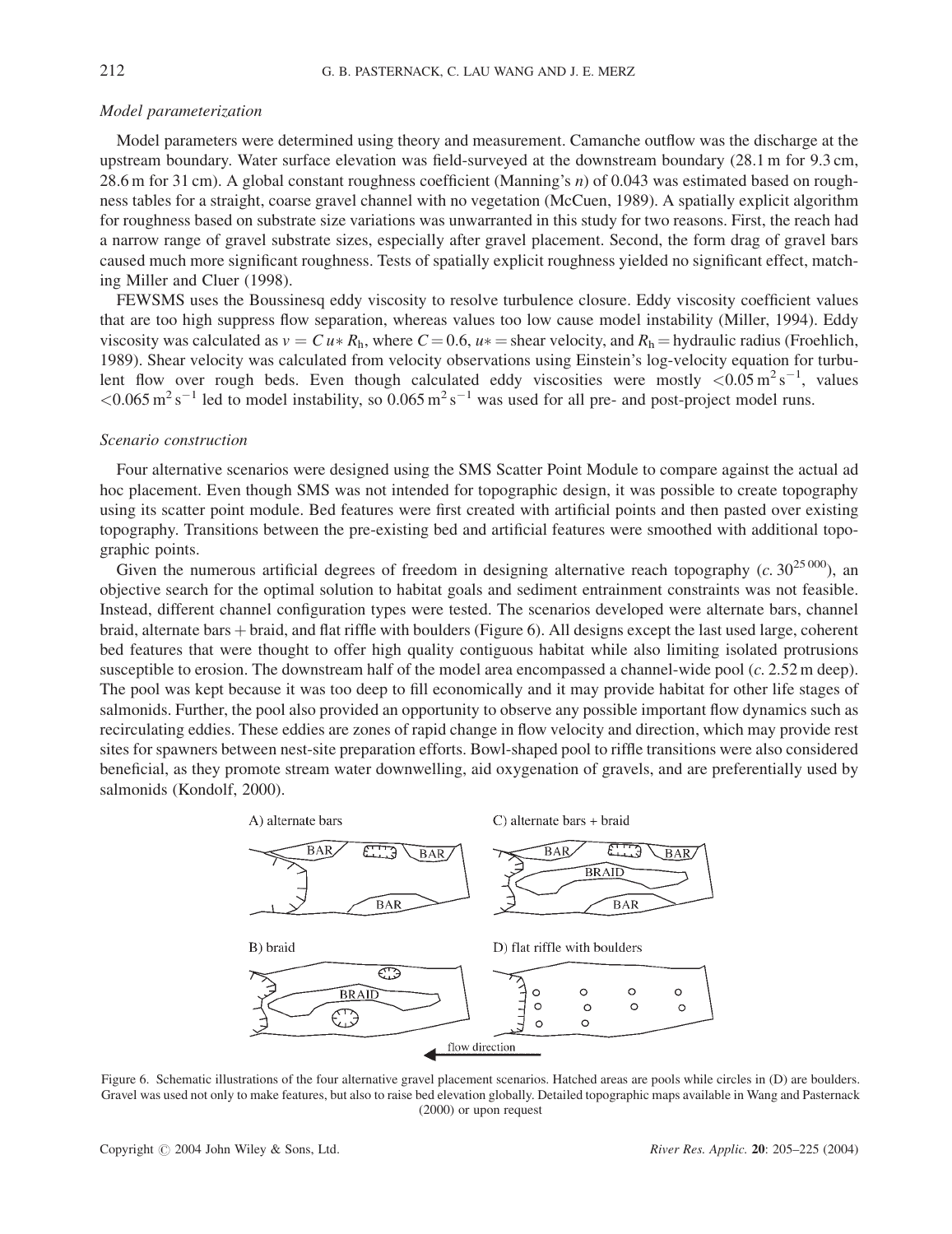Because the gravel needed for different scenarios varied by up to 30%, comparisons were made based on efficiency—habitat area per cubic metre of gravel added. Gravel volumes were calculated by digital elevation model (DEM) differencing in ArcInfo. Instream features were exposed at low flow by design. Gravel was used not only to make features, but also to decrease water depths globally, as depth was universally greater than the optimal habitat suitability value. Depth and velocity distribution statistics were taken from nodal data sets.

Model parameters were nearly the same as those used in pre- and post-project runs. The roughness coefficient was 0.043 for all cases. Eddy viscosity was  $0.065 \text{ m}^2 \text{ s}^{-1}$  for all runs, except for the low flow alternate bars + braid run, for which it was  $0.09 \text{ m}^2 \text{ s}^{-1}$  due to model instability. Meshes had equal numbers of nodes and nearly equal numbers of elements.

#### Scenario comparison

Scenarios were compared using habitat and sediment entrainment criteria. A global habitat suitability index (GHSI) was calculated from velocity (VHSI) and depth (DHSI) suitability curves derived from 98 observed redds at seven sites on the lower Mokelumne (CDFG, 1991). These curves were compared against independent data from the Yuba and Sacramento rivers and found to be similar (CDFG, 1991). The GHSI is specifically for chinook salmon spawning in the lower Mokelumne River under the assumption of perfect substrate quality, which holds when new gravel is placed. DHSI and VHSI range from 0 to 1.13 m and 0 to  $1.55 \text{ m s}^{-1}$  with optimal conditions at 0.40 m and  $0.82$  m s<sup>-1</sup>, respectively. These criteria were combined using GHSI = DHSI<sup>(0.5)</sup>  $\times$  VHSI<sup>(0.5)</sup>. GHSI was classed as poor  $(0-0.1)$ , low  $(0.1-0.4)$ , medium  $(0.4-0.7)$  and high  $(0.7-1.0)$  quality habitat (sensu Leclerc et al., 1995). GHSI is calculated at each node and thus cannot assess spatially related habitats. Areas of each GHSI category in each alternative design were calculated and compared.

To assess if placed gravels would wash away at the modelled flows, the ratio of actual to critical velocity was used as a sediment mobility index (SMI). The depth-average critical velocity for movement of the median grain size at a node was calculated using Einstein's log-velocity equation for turbulent flows over rough beds combined with Shield's incipient motion criteria (Garde and Ranga Raju, 1985) assuming a dimensionless shear stress of 0.045:

$$
\bar{u}_{\text{critical}} = \left[5.75 \log \left[12.2 \frac{H}{k_s}\right]\right] \left[\frac{0.045(\gamma_s - \gamma_f)d_{50}}{\rho f}\right]^{0.5} \tag{1}
$$

where H = water depth,  $d_{50}$  = median bed material grain size,  $k_s$  = boundary roughness,  $\gamma_s$  = sediment specific weight,  $\gamma_f$  = fluid specific weight, and  $\rho_f$  = fluid density. For the Mokelumne's highly homogeneous bed,  $d_{50}$ was taken as  $k_s$  (Smart, 1999). This parameter should not be confused with the  $Z_0$  boundary roughness of a more general form of Equation 1, though the two are linearly related (Smart, 1999). Because sediment is unlikely to move under the low flow at which fish spawn (unless flow becomes supercritical), reported SMIs were calculated under near-bankfull flow conditions. SMI >1 predicts entrainment. For SMI <1, entrainment potential was divided into low (0–0.33), medium (0.33–0.67), and high (0.67–1.0) categories. Other causes of entrainment that are not quantifiable in this model include fishermen walking on the gravel, gravel consolidation over time, local scour around large woody debris (LWD), and salmon activity.

## RESULTS

Gravel placement resulted in significant changes to the channel. Prior to the project, the channel was deep and fairly uniform (Figure 7A) and had a bed composed of poorly sorted, compacted gravels of poor quality for salmon spawning. Grain size frequency analysis showed a pre-project bed  $d_{50}$  of  $41 \pm 43$  mm (1 standard deviation) (Figure 8). A fraction (13%) of bed particles were <8 mm in diameter, potentially clogging large pores. After the project the channel was shallow and diverse, with several longitudinal bars separated by fast-running chutes (Figure 7B). The far right side of the channel had gravel scattered in small mounds to create exposed bars and riffles under low flow. Exposed boulders were also used to create habitat features. Post-project  $d_{50}$  was  $48 \pm 21$  mm yielding a homogeneous bed with large interstices (Figure 8). For both pre- and post-project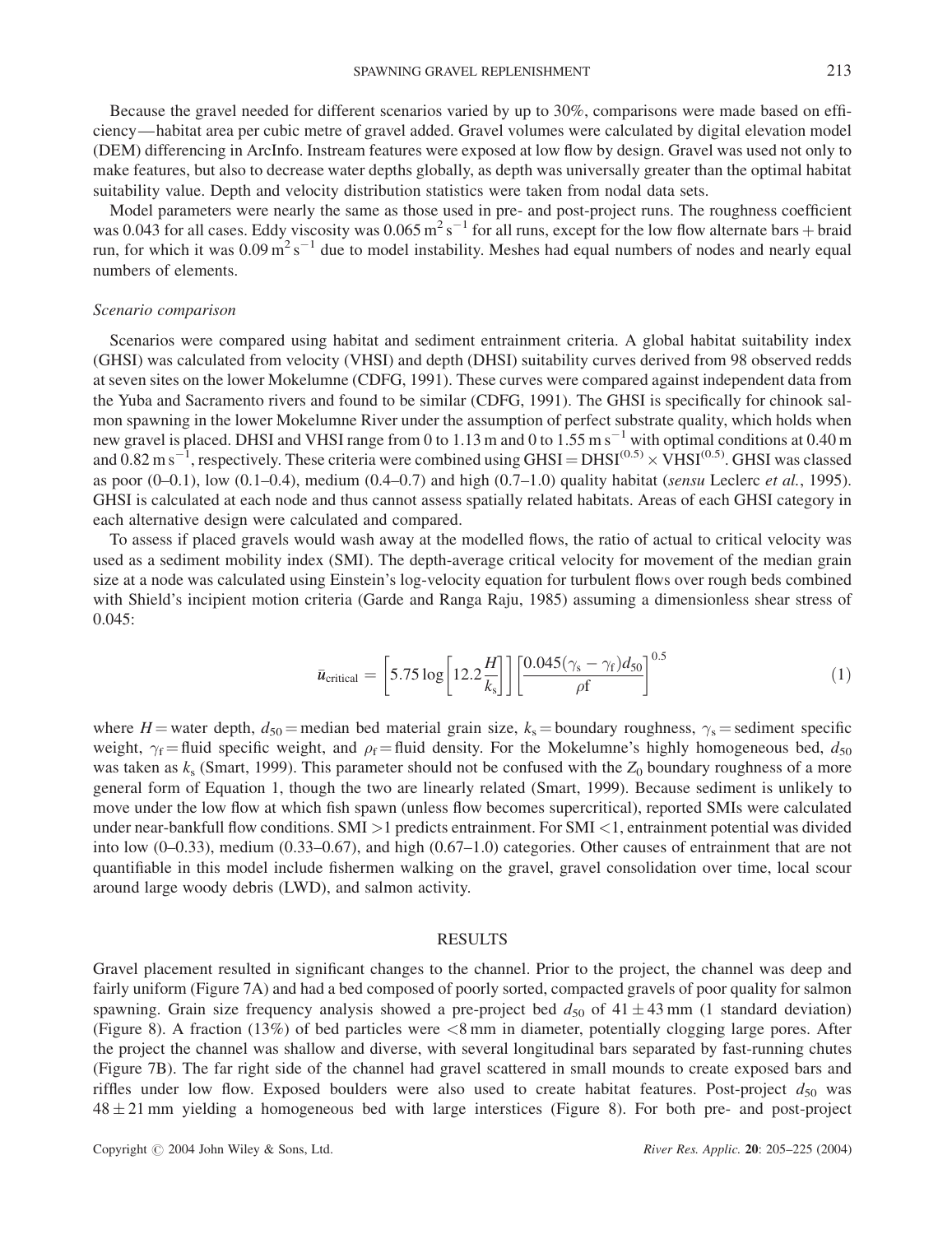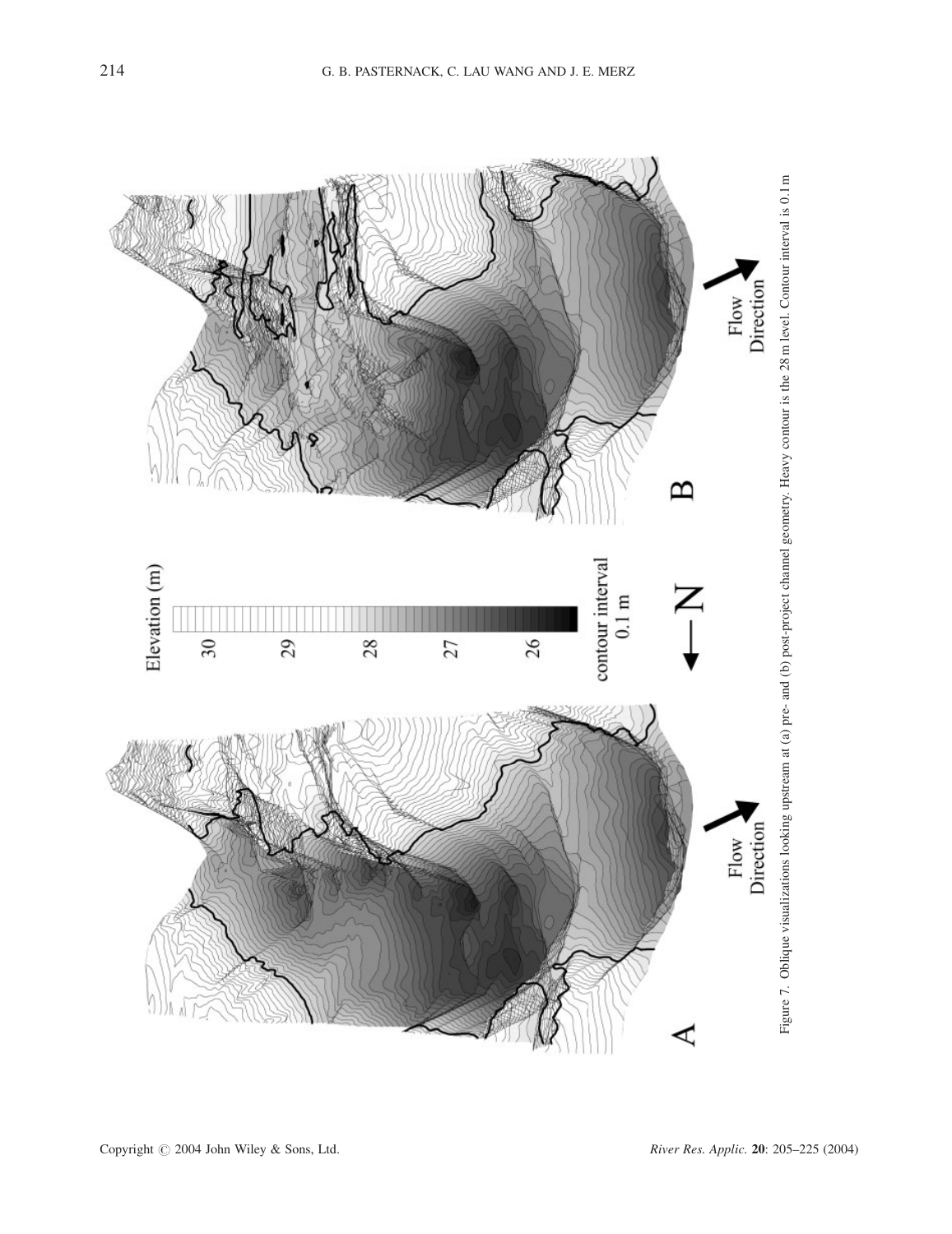

Figure 8. Comparison of bed material grain size distributions before and after gravel replenishment



Figure 9. Comparisons of observed versus predicted depths and velocities during a low discharge representative of salmon spawning conditions at cross-sections 4 (A,B) and 7 (C,D)

substrates, the lack of clay, silt, and sand simplified habitat and entrainment conditions so that GHSI and SMI assumptions were reasonable.

## Model validation

For the post-project low flow run the model showed very high sensitivity to topographic interpolation error inherent to the simple linear SMS approach. For cross-sections 4 and 7 observed depths ranged from 0 to 1.07 m (Figure 9A,C). The interpolated bathymetry was deeper than observed despite a high density of survey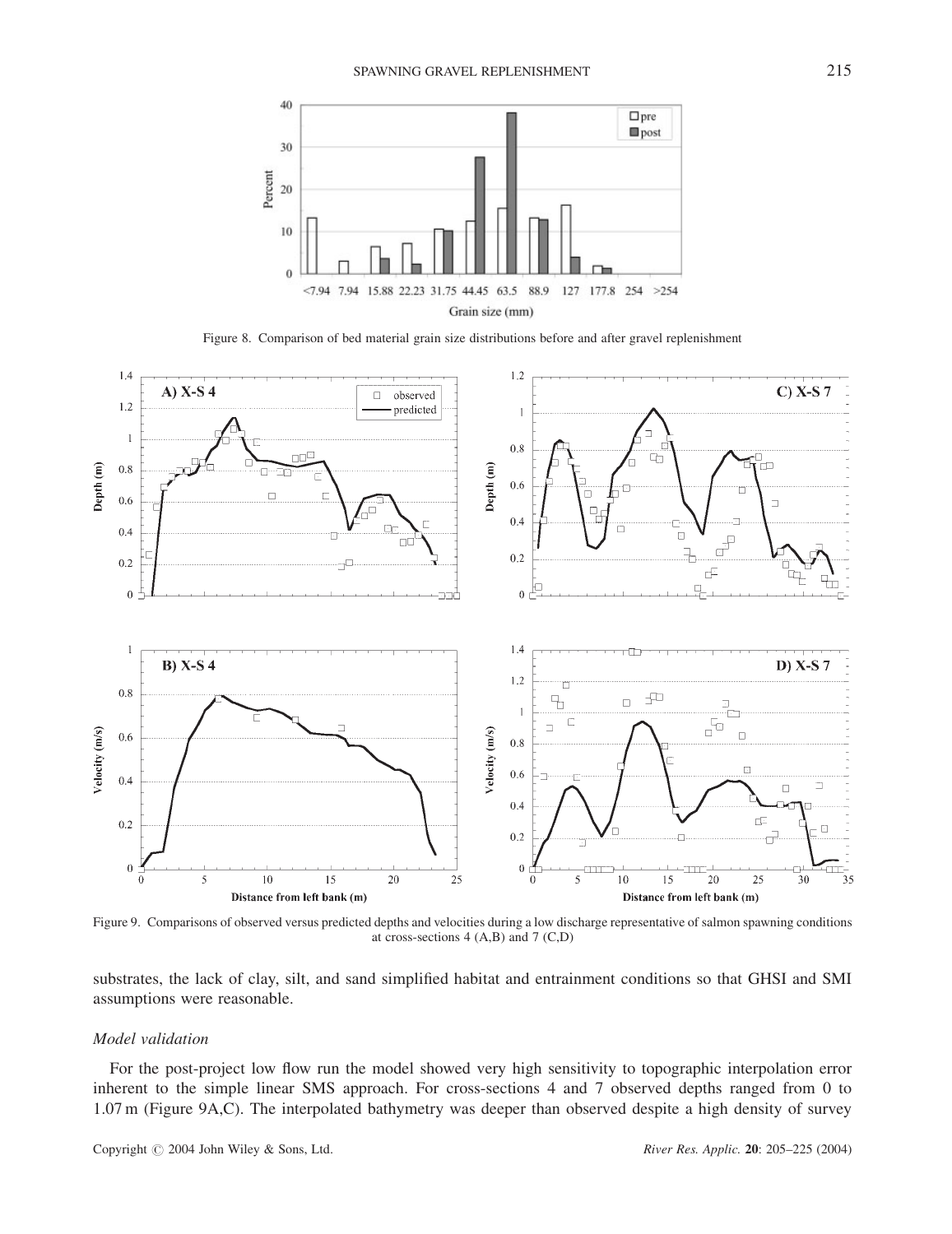

Figure 10. Comparisons of observed versus predicted depths and velocities during a high discharge representative of sediment entrainment conditions at cross-sections 1 (A,B) and 10 (C,D)

points. Cross-section 7 had three bars, three chutes, and a small side channel on the right bank yielding a significant challenge for SMS.

Differences in observed versus predicted velocity primarily stemmed from the topographic interpolation error. Cross-section 4 had an observed peak velocity of  $0.78 \text{ m s}^{-1}$ . Predicted velocities nearly equalled the five observed values (Figure 9B). Data were lost for the right side of the channel due to battery failure. At cross-section 7, observed velocities were underpredicted in chutes and overpredicted over gravel bars (Figure 9D).

For high flow, model performance at cross-sections 1 and 10 was seriously degraded by LWD and affected by interpolation error. At cross-section 1, validated using a coarse mesh covering that location, depth peaked near the right bank where there was highly branched LWD under water (Figure 10A). Modelled depths were greater than observed, with the worst outcome at the debris. Low flow topographic mapping for model creation avoided the debris whereas high flow observations by boat could not. Observed depths at cross-section 10, where debris was present upstream of the right half of the channel, showed the channel divided into two deep chutes (Figure 10C). Model depths showed some smoothing in relation to observations. Because of the LWD at both cross-sections, velocity transects underpredicted peak velocity and did not capture lateral flow distribution (Figure 10B, D). The effects of LWD will be discussed in detail later.

In summary, validation of the model revealed serious problems with using a simple TIN-based linear interpolation approach on raw topographic data. Where bathymetry was modelled properly and woody debris was absent, the model performed well. These apparent constraints were fully considered in the design phase of the study.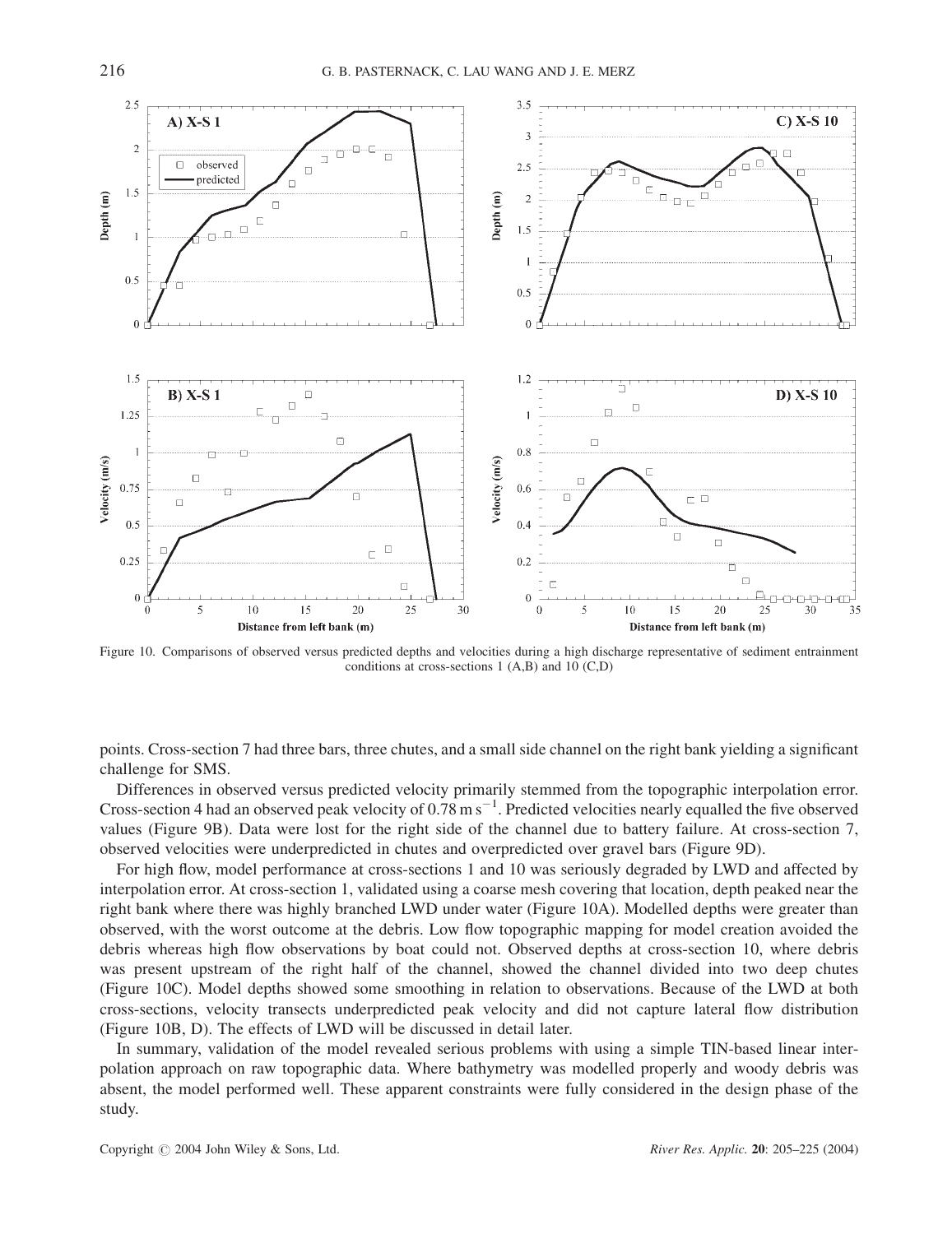# Scenario results

Even though model validation showed that SMS provided poor topographic interpolation in complex terrain so that depth and velocity were underestimated, this deficiency has no impact on comparison of different scenarios with prescribed topography. To compare between real channel configurations and prescribed alternatives required the assumption of accurately interpolated topography. For the pre-project case, the channel was uniform enough that the model reasonably represented topography. For the post-project case, the model was accurate away from bars and chutes but not over such features. Thus, post-project results presented below underestimate details of flow and habitat conditions.

Overall, bed, flow, habitat, and sediment entrainment conditions for the six different bed topographies varied significantly. Model output is illustrated in a series of four maps per scenario: depth, velocity, GHSI at low flow, and SMI at high flow. For the sake of brevity, depth and SMI plots are excluded, though relevant aspects of these plots are summarized below. All plots and raw data sets from this study are available in Wang and Pasternack (2000) or by request.

The pre-project baseline consisted of a uniform channel with low velocities, minimal spawning habitat, and no sediment entrainment (Figure 11A,C). Depths spanned  $0-1.82$  m, while velocities ranged from 0 to  $0.60 \text{ m s}^{-1}$ . Velocity vectors were generally parallel and showed little deviation from the longitudinal axis (Figure 11A). Depth controlled GHSI values given low and nearly constant velocities (Figure 11C). The channel was too deep to yield habitat for 74% of the area, leaving a usable fringe along the banks. No high quality habitat was predicted. Monitoring from 1990 to 1998 showed no salmon spawning activity (Setka, 2000), confirming the model prediction. High depths and low velocities uniformly yielded very low SMI values.

EBMUD's gravel replenishment yielded significantly different and highly complex fluvio-geomorphic conditions (Figure 11B, D). Depth decreased to 0.15–1 m, with the bed exposed over boulders and bar tops. Shallow depths produced faster flows that funnelled between exposed features (Figure 11B). Chute velocities ranged from 1.64 to 2.04 m s<sup>-1</sup>. A large eddy behind a boulder in both observed and modelled conditions indicated accurate representation of flow pattern, if not flow magnitude. GHSI values were dramatically enhanced due to decreased depth, though the best habitat was highly patchy (Figure 11D). Except for exposed bar tops, the entire project area became usable habitat. Velocities in the fastest chute were too high and produced low quality habitat. Other chutes and some riffle areas produced high quality habitat. Shallower depths and faster velocities increased SMI values, but no entrainment was predicted. Critical velocities were nearly exceeded in cells adjacent to exposed bars. Because the model underpredicted chute velocities, the site was field inspected and these small areas were found to indeed be eroding while other areas were stable as predicted.

In the alternate bars scenario, two small bars were placed on the right bank and one big bar on the left bank (Figure 6A). Opposing bars were connected by riffles; a pool separated the two riffles. Because the reach was short, bars were not intended to mimic natural riffle–pool spacing, but rather to provide simple, coherent bed structures with low risk of erosion during spawning season. The alternate bars decreased channel width, causing flow meandering as well as recirculating eddies downstream of all bars. Bar tops were dry at low flow. Velocities ranged from 0 to 1.28 m s<sup>-1</sup> (Figure 12A). Despite lacking habitat on exposed bars, the same amount of high quality habitat was predicted as for the actual post-project case (Figure 13A). Habitat was concentrated in three large patches on shallow riffles. SMIs showed no erosion. The highest SMI occurred at the head of the first alternate bar.

In the braided scenario, an exposed  $76 \times 5$  m sinuous braid was placed mid-channel to divide flow into two spawning chutes. A riffle–pool–riffle sequence was made in each chute yielding three pool–riffle transitions promoting water downwelling and substrate oxygenation (Figure 6B). Velocities ranged from 0 to  $1.13 \text{ m s}^{-1}$ (Figure 12B). Recirculating eddies formed in the shear zone along the braid's upper half. A large two-cell eddy formed over the braid's lower section and a single-cell eddy formed downstream along the right bank. High quality habitat occurred along riffle sections (Figure 13B). Depth and velocity conditions conflicted with each other limiting potential habitat. SMIs were higher over riffles but still too low for entrainment.

The alternate bars  $+$  braid scenario had two meandering chutes with riffle–pool–riffle sequences (Figure 6C). The left sequence was highly constricted between the braid and the bar because the left bar was much bigger than the two bars forming the right bank. The size of the bar limited the size and depth of the pool in the left chute. This formed a narrow chute over a riffle that led to a shallow pool and then to another riffle. Once again there were three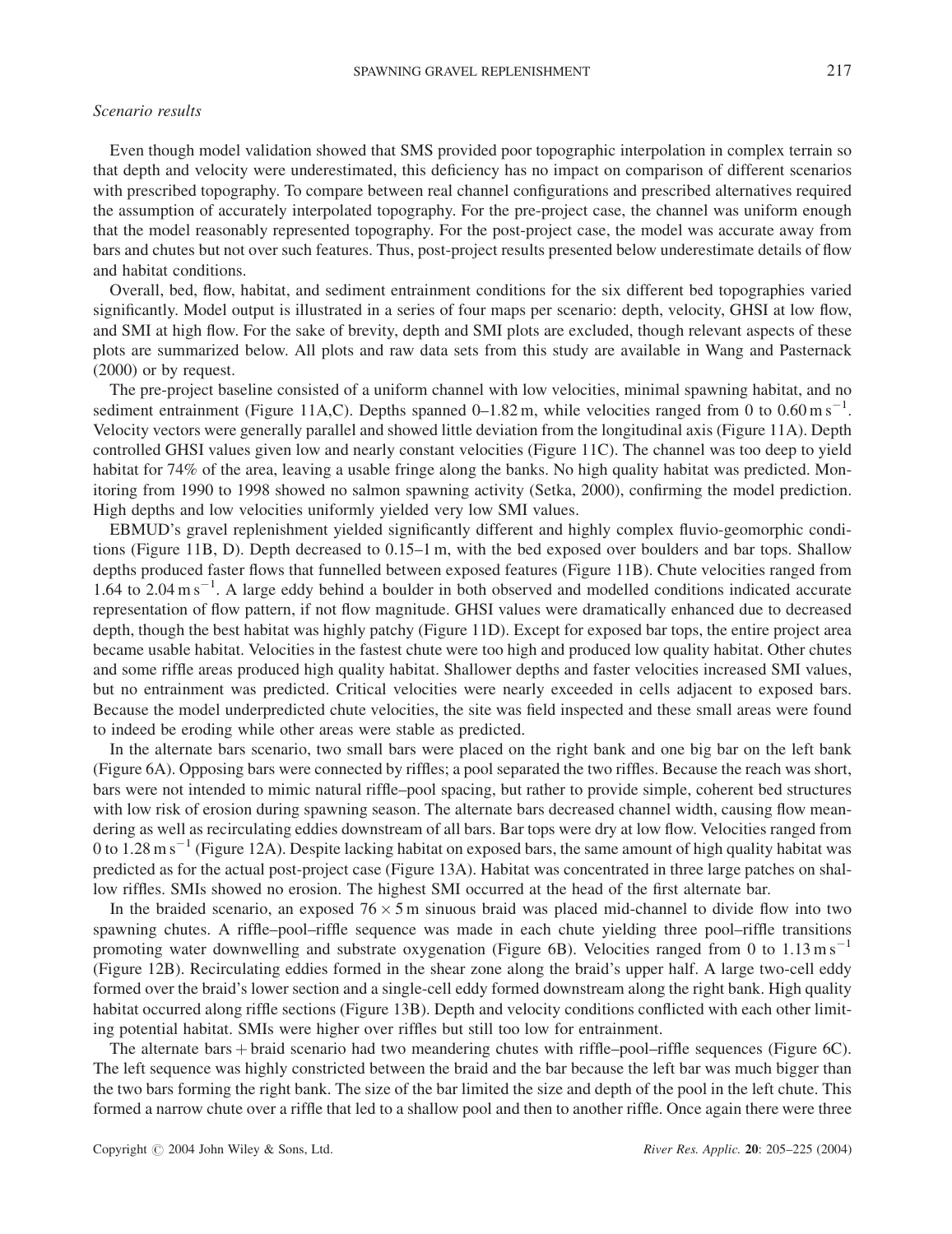

Figure 11. Simulation results for (A) pre- and (B) post-project velocity vectors as well as (C) pre- and (D) post-project GHSI. Validation crosssections (xs) are shown, except xs 1 upstream of the project reach that was used with a coarser-scale model run. Velocity magnitude is repre-<br>sented with shading such that white = 0–0.5 m s<sup>-1</sup>, light grey = 0.5–1 m s<sup>-1</sup> represented with shading such that white  $= 0$  (dry areas and deep pools), light grey  $\leq 0.1$  (very poor quality), medium grey  $= 0.1$ –0.4 (low quality), dark grey  $= 0.4 - 0.7$  (medium quality), and black  $= 0.7 - 1$  (high quality)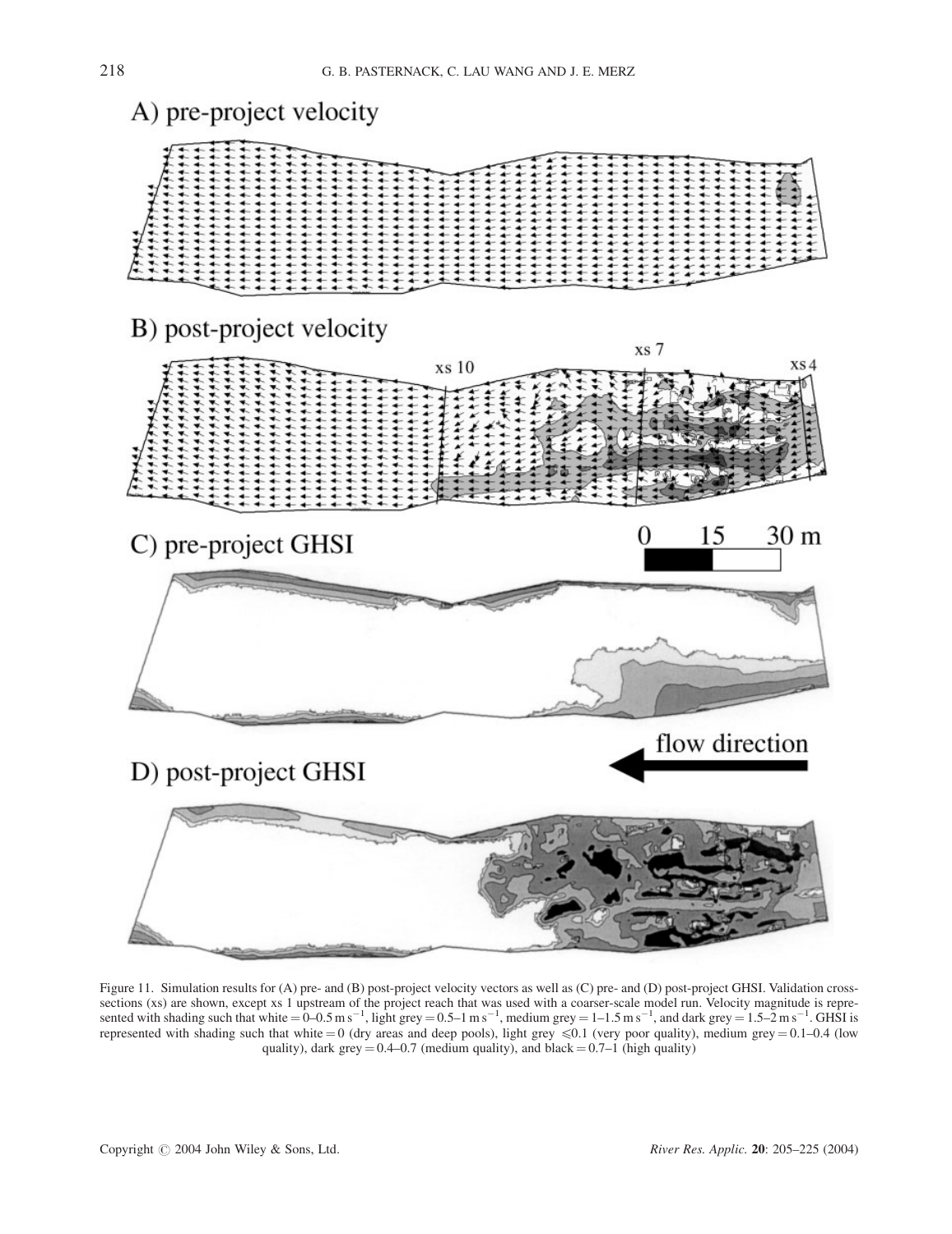

Figure 12. Comparison of velocity magnitude (shading) and direction (arrows) among the four alternative gravel placement scenarios. Dry areas have no arrows. Velocity magnitude is represented with shading such that white  $= 0-0.5$  ms<sup>-1</sup>, light grey  $= 0.5-1$  ms<sup>-1</sup>, medium grey =  $1 - 1.5$  m s<sup>-1</sup>, and dark grey =  $1.5 - 2$  m s<sup>-1</sup>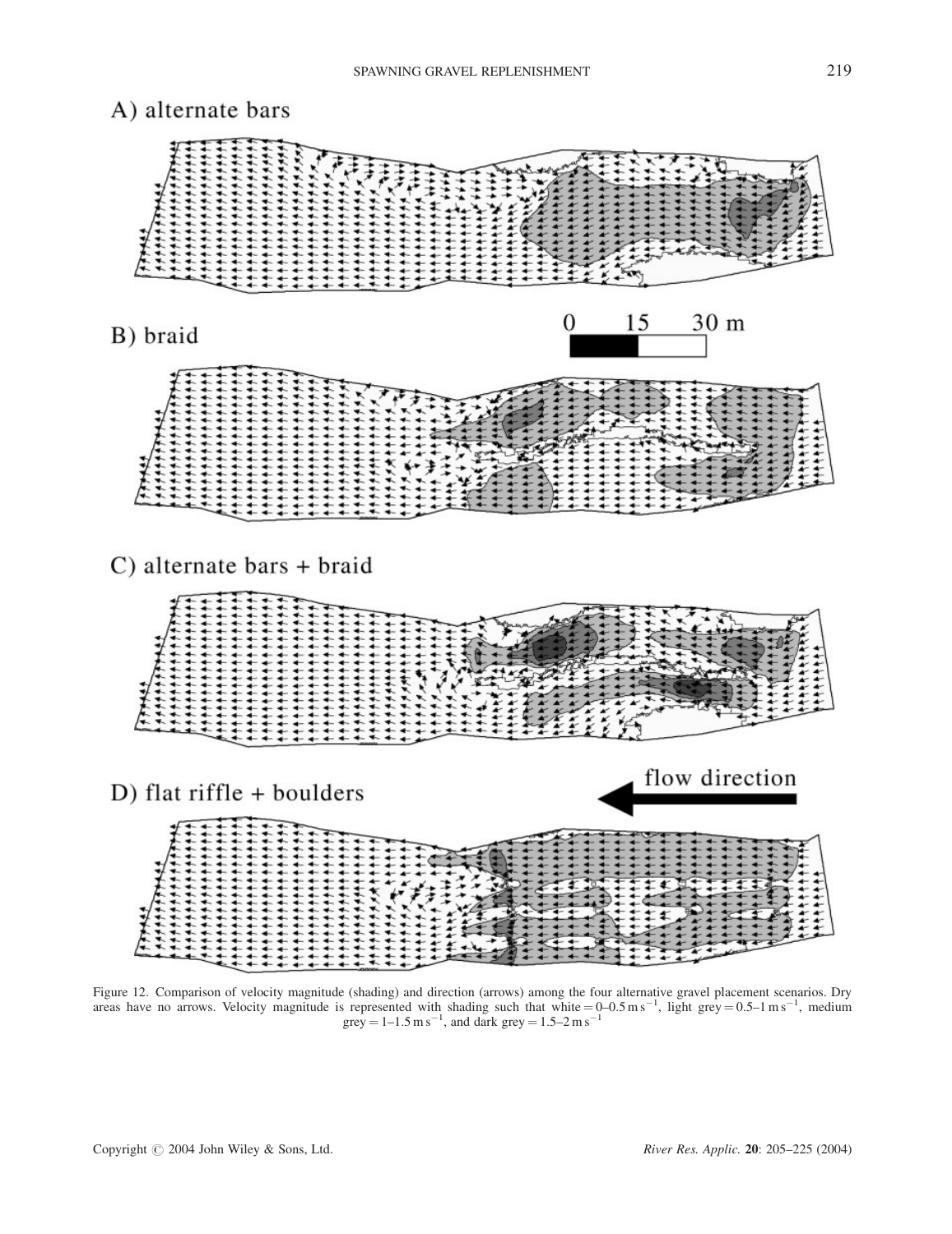

Figure 13. Comparison of GHSI values among the four alternative gravel placement scenarios. White  $= 0$  (dry areas and deep pools), light grey  $\leq 0.1$  (very poor quality), medium grey = 0.1–0.4 (low quality), dark grey = 0.4–0.7 (medium quality), and black = 0.7–1 (high quality)

pool-exit slopes promoting substrate oxygenation. Velocity was fastest over the riffle sections, with a peak of  $2.0 \text{ m s}^{-1}$  (Figure 12C). Eddies formed behind each exposed bar. In comparison to the braided scenario, chute asymmetry changed the mid-channel eddy to a single cell. The large number of exposed features built into this design resulted in too much unusable area (Figure 13C). Deep pools also provided no habitat. Few high quality

Copyright  $\odot$  2004 John Wiley & Sons, Ltd. River Res. Applic. 20: 205–225 (2004)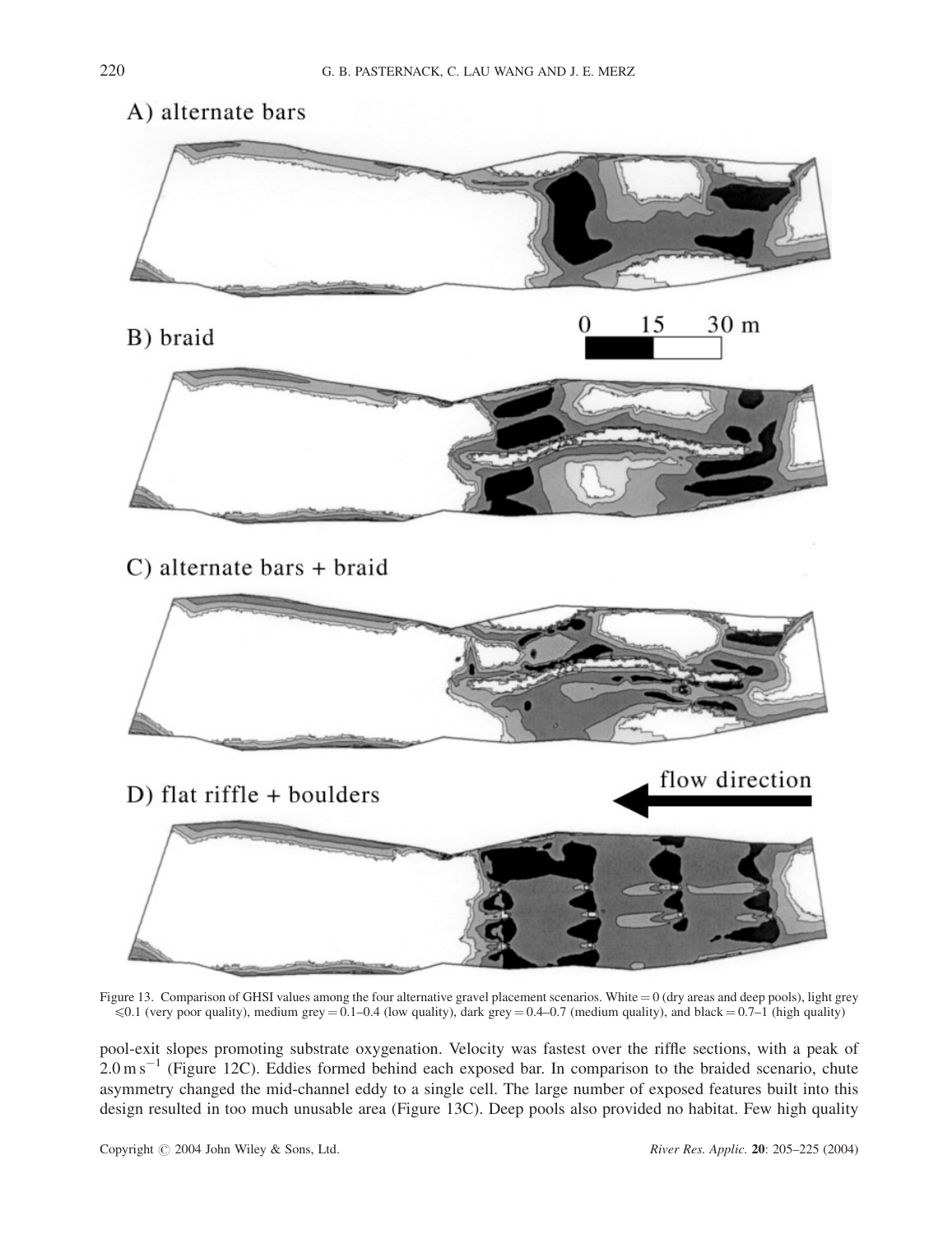habitat areas existed, as optimal depth coincided with excessive velocity, while optimal velocity occurred in excessive depth. Relatively high SMI values were concentrated at the head of the first alternate bar.

For the flat riffle + boulders scenario, gravel was set uniformly over the site. Ten boulders were spaced evenly over the left 67% of the channel to constrict flow, create high velocities, and obtain small recirculating eddies providing resting locations for juveniles and adults (Figure  $6D$ ). Boulders were c. 3 m in diameter and exposed at low flow. The upstream end of the riffle had a broad pool-exit slope for water downwelling. The fastest velocities occurred in the constrictions between boulders, typically  $0.5-1.22 \text{ m s}^{-1}$  (Figure 12D). Velocities were lowest behind boulders  $(c. 0.01-0.5 \text{ m s}^{-1})$ . Due to the uniformity of gravel and lack of exposed areas, this scenario yielded the most habitat area, though the most gravel was used too (Figure 13D). Boulder symmetry produced regularly distributed high quality habitat patches in the optimal velocity chutes between boulders. Highest SMIs occurred in grid cells just upstream of each boulder.

### DISCUSSION

Several studies explain the effect of sparse topographic data on 2D modelling (Anderson and Bates, 1994; French and Clifford, 2000; Marks and Bates, 2000), but few have addressed the significance of DEM-generation limitations within 2D modelling packages. This project had dense data surveyed by professionals yielding a high quality baseline at the scale of habitat-relevant features. This assisted the design of alternatives and enabled a test of SMS and FESWMS in comparing designs on the basis of habitat and sediment entrainment patterns. Unfortunately, SMS v. 7.0 proved unable to generate a digital elevation model that accurately reflected complex natural topography, even with a node spacing of 0.5 m. Lacking that, FESWMS could not match observed conditions. SMS does not have enough tools for accurate terrain modelling. While its topographic interpolation scheme is identical to other DEM software, what is needed is better management of large and layered topographic datasets as well as options to apply accepted civil engineering methods that manually adjust the terrain model to yield an accurate representation as can be done with many CAD programs, such as AutoDesk's AutoCAD. DEMs made using engineering software may be imported into SMS and used with a 2D model to yield more computationally stable and accurate simulations. Thus, in addition to collecting dense topographic datasets, one must work hard at DEM generation to obtain an accurate representation of the bed for 2D modelling.

Even with an accurate terrain model, a serious problem was encountered in representing flow conditions near LWD. While woody material was not widespread, two large pieces altered the flow pattern of the model validation cross-sections. Resulting errors affected habitat quality estimates and location as well as potential for sediment entrainment. As large woody debris can provide significant instream habitat (Abbe and Montgomery, 1996; Merz, 2001) and is part of channel rehabilitation, this poses a limitation on the use of a 2D model where wood is present. Changing local flow parameters to better mimic woody debris can help a model match observed conditions, but this is not possible in a design mode predicting future velocities under alternatives. Further, habitat provided by woody debris is not accounted for in habitat suitability indices, so the use of model results to predict habitat conditions would be tenuous.

Gravel replenishment yielded a dramatic change in flow conditions and thus in quantity and quality of habitat. Mean depth decreased from 1.38 m to 1.09 m, while predicted mean velocity increased from 0.21 to 0.34 m s<sup>-1</sup> (Table II). More importantly, the range of predicted velocities increased from  $0-0.6$  to  $0-2.07$  m s<sup>-1</sup>. Because the model underestimated actual velocity (Figures 9 and 10), and higher velocity would have yielded higher GHSI values, habitat quality was underestimated. Even so, the site went from having no high quality habitat to having at least  $362 \text{ m}^2$  of it. Total usable habitat changed from 945 to over  $2350 \text{ m}^2$ , with the largest increase occurring for medium quality habitat. The efficiency of the gravel project was  $0.96 \text{ m}^2 \text{ m}^{-3}$ . Whereas no spawning occurred in the reach in prior years, after gravel placement redds were observed on-site within two months. The follow year there were 29 redds on-site (out of 987 for the whole lower river). These changes show gravel replenishment significantly improves quantity and quality of habitat, even without an objective design process.

Comparing the predicted quantity of habitat under different scenarios showed that many produced similar outcomes (Table III). Even though designed bed features had large exposed areas that provided no habitat, their structures yielded more efficient habitat generation in between so overall gravel efficiency was  $0.91-0.99 \text{ m}^2 \text{ m}^{-3}$ , which was comparable to the ad hoc project. The only scenario that resulted in a very poor utilization of gravel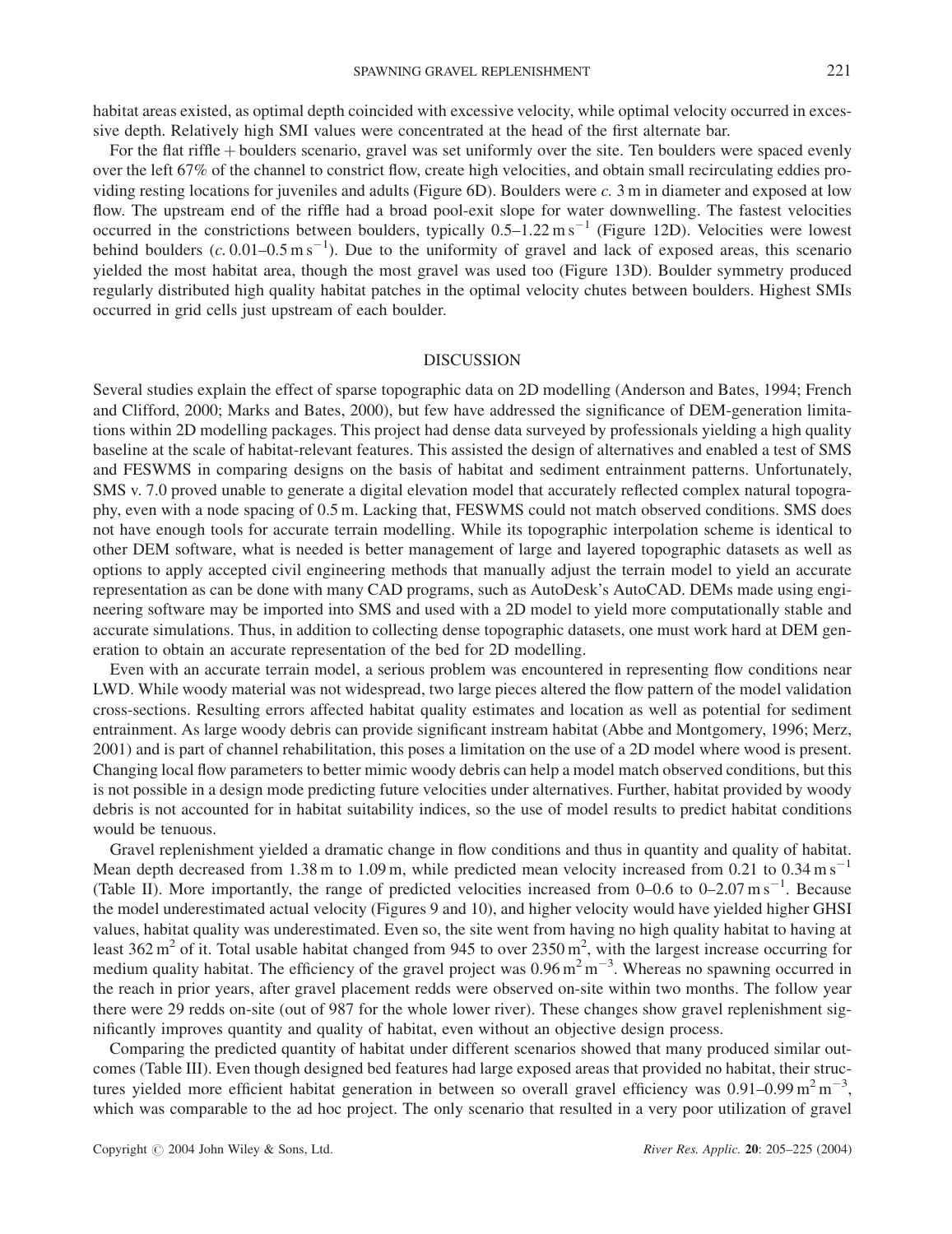|                          |                                            | Velocity $(m s^{-1})$ |            |                   |
|--------------------------|--------------------------------------------|-----------------------|------------|-------------------|
| Scenario                 | Mean <sup>a</sup> depth $(m)$ <sup>b</sup> | Mean <sup>a</sup>     | Range      | Gravel<br>$(m^3)$ |
| Pre-1999                 | $1.38 \pm 0.52$                            | $0.21 \pm 0.08$       | $0 - 0.60$ | n/a               |
| Post-1999                | $1.09 \pm 0.66$                            | $0.34 \pm 0.32$       | $0 - 2.07$ | 2450              |
| Alternate bars           | $1.15 \pm 0.68$                            | $0.29 \pm 0.27$       | $0 - 1.31$ | 1911              |
| <b>Braided</b>           | $1.10 \pm 0.64$                            | $0.31 \pm 0.24$       | $0 - 1.14$ | 2370              |
| $Bars + braided$         | $1.09 \pm 0.70$                            | $0.30 \pm 0.31$       | $0 - 2.03$ | 2675              |
| $Flat$ riffle + boulders | $1.08 \pm 0.62$                            | $0.37 + 0.24$         | $0 - 1.37$ | 2675              |

Table II. Depth and velocity distributions for each scenario

<sup>a</sup> Mean  $\pm$  1 SD of spatial data from whole area of scenario mesh. b Depths for all scenarios depths ranged from 0 to 2.52 m.

Table III. Estimated area and gravel efficiency of each quality of spawning habitat

|                          |      | Low   |              | Medium |                | High            |      | Total          |              |      |                |              |
|--------------------------|------|-------|--------------|--------|----------------|-----------------|------|----------------|--------------|------|----------------|--------------|
| Scenario                 | $\%$ | $m^2$ | $m^2 m^{-3}$ | $\%$   | m <sup>2</sup> | $m^2 m$<br>$-3$ | $\%$ | m <sup>2</sup> | $m^2 m^{-3}$ | $\%$ | m <sup>2</sup> | $m^2 m^{-3}$ |
| Pre-1999                 | 11   | 581   | n/a          |        | 364            | n/a             | 0    | $\left($       | n/a          | 17   | 945            | n/a          |
| Post-1999                | 16   | 840   | 0.34         | 23     | 1146           | 0.47            | 7    | 362            | 0.15         | 46   | 2348           | 0.96         |
| Alternate bars           | 13   | 671   | 0.35         | 14     | 720            | 0.38            |      | 356            | 0.19         | 34   | 1747           | 0.91         |
| <b>Braided</b>           | 17   | 879   | 0.37         | 17     | 843            | 0.36            | 9    | 459            | 0.19         | 43   | 2181           | 0.92         |
| $Bars + braided$         | 16   | 792   | 0.30         | 17     | 856            | 0.32            | 3    | 177            | 0.07         | 36   | 1825           | 0.68         |
| $Flat\;riffe + boulders$ | 9    | 465   | 0.17         | 32     | 1617           | 0.60            | 11   | 560            | 0.21         | 52   | 2642           | 0.99         |

was the alternate bars  $+$  braid scenario, which generated 0.68 m<sup>2</sup> m<sup>-3</sup>. In that case, the exposed areas of the alternate bar and braid features were too large. The flat riffle + boulders scenario used the most gravel, but was also the most efficient at generating habitat.

Focusing on the quantity and distribution of high quality habitat areas, the alternatives yielded much more favourable results than the actual design (Table III). According to EBMUD's subsequent spawning survey, 10% of redds were superimposed (Setka, 2000), so habitat connectivity and patch size were used to compare scenarios. The flat riffle scenario yielded the most high quality habitat area  $(560 \text{ m}^2)$  and had many sizable patches. Despite the small amount of gravel used in the alternate bars scenario, it had nearly the same quantity of high quality habitat as the actual design, yielding improved gravel efficiency. In this case, high quality habitat was focused into three patches that were the largest sizes of all patches in all scenarios, which is a desirable outcome. Similarly, the braided scenario resulted in five large patches and the secondmost area of high quality habitat. The alternate bars þ braided scenario yielded very little high quality habitat despite the large amount of gravel used.

Design scenarios may also be differentiated on the basis of other qualitative considerations. Geist and Dauble (1998) proposed that salmon redd distribution in large alluvial rivers was a function of the interaction of surface water and groundwater via the hyporheic zone. In contrast to the actual design, the alternative designs explicitly include zones of surface water downwelling into the gravel. Both the braided and alternate bars + braided scenarios had the most downwelling zones built into them. Similarly, 2% of observed redds in the follow-up survey were along boulders (Setka, 2000), which provide refugia for salmonids and add fluvial complexity, though they tend to promote gravel entrainment (House and Boehne, 1985; Fuller, 1990). Crowder and Diplas (2000) showed that SMS can model flow conditions around boulders, and that has been corroborated here. Boulders were essential to the flat riffle scenario for controlling flow and generating habitat patches. Boulders can be placed in any scenario and will be explored further in future studies. Even without boulders, alternative scenarios had exposed bars that created eddies and refugia.

Because the flat riffle scenario was designed to have optimal flow conditions for a single design discharge, it yielded the best outcome. However, Camanche outflow during the spawning season can vary from 14 to c. 46 cm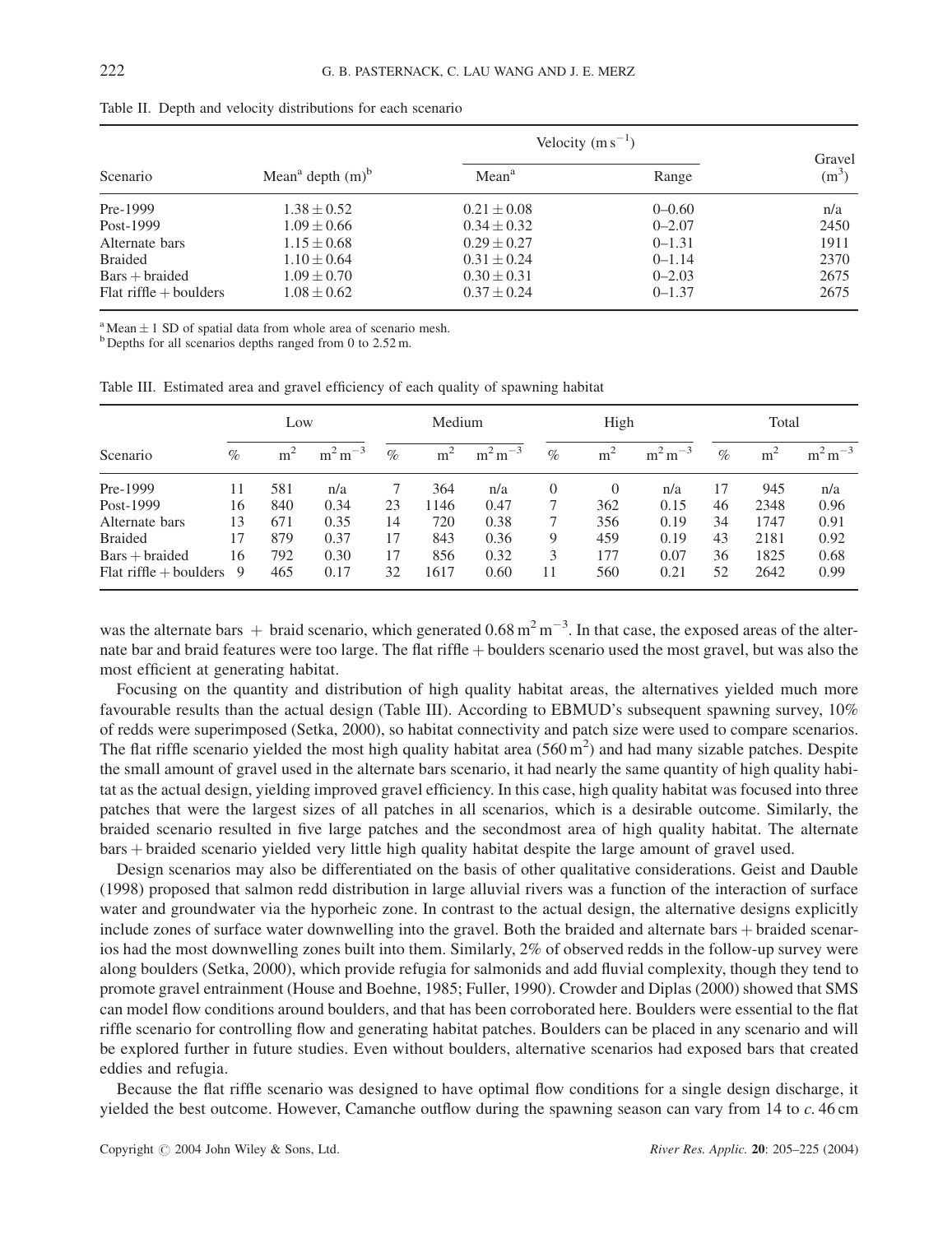between years. Under such a range, matching a single design flow in any given year is unlikely unless dam operations specify it. Deviation from the design discharge would yield little to no usable habitat. In contrast, the other design approaches would provide a suitable area of habitat under a range of flows because of their topographic complexity.

No sediment entrainment for the median grain size was predicted for any scenarios at near-bankfull flow (31 cm). The scenarios with sites that were approaching an entrainment condition were the actual design and the flat riffle with boulders. In both cases potential entrainment was located at the heads of boulders and bars. Ideally, the model would be used to simulate higher flows, but above-bankfull conditions induce flooding of the adjacent forested floodplain, which could not be modelled at a reasonable cost. In 1986 the California Department of Fish and Game performed a simple sediment study for the Mokelumne River using HEC-6 (CDFG, 1991). At a cross-section just upstream of the site, they predicted that at c. 30 cm, grain sizes of  $\leq 4.6$  mm would be entrained. Even at a flow of c. 142 cm, HEC-6 predicted that only sizes smaller than 12.5 mm would be transported. As the added gravel had a median size of 48 mm, constructed features should be well protected against flow-induced gravel loses. Based on observation, a greater concern may be erosion by supercritical flow at extremely low flow depths.

In this study it was found that an off-the-shelf 2D modelling package could be used to design and compare alternative scenarios for gravel rehabilitation of salmon spawning sites on the basis of multiple quantitative and qualitative habitat and sediment mobility criteria. When an accurate DEM is generated using a high-density topographic survey and professional design engineering software, then a hydrodynamic model can accurately simulate spatial patterns in velocity, depth, sediment entrainment, and spawning habitat in streams. By comparing these variables for six different channel configurations it was possible to distinguish design features that generated and enhanced physical habitat from those that were counterproductive. The strongest conclusion reached is that ad hoc gravel replenishment yields highly patchy habitat conditions that are less gravel-efficient and more likely to erode. Even with large areas of exposed gravel, alternative designs matched or exceeded the actual design. The use of exposed gravel at the design flow is warranted when higher than normal discharges are planned for. In this case, flow may be lower than the design discharge, so it would have been better to keep bars submerged. With that additional area, alternatives would probably greatly exceed the actual design in habitat area and gravel efficiency. Among alternatives, the braided scenario would have been selected for construction because of its large amount of total and high quality habitat, its gravel efficiency, its generation of multiple oxygenation zones and one- or twocell recirculating eddies, and its lack of sediment entrainment. This choice is probably unique to this site, and many other possible alternatives were not considered in the design phase.

#### ACKNOWLEDGEMENTS

We gratefully acknowledge James Smith, Dr Jeff Mount, Dr David Galut, Dr Michel Leclerc, Joe Wheaton, Brett Valle, Jose Constantine, and anonymous reviewers for input to the research and manuscript. Russ Taylor and other EBMUD staff helped with data collection while Ellen Mantalica at UC Davis provided logistical support.

#### **REFERENCES**

- Abbe TB, Montgomery DR. 1996. Large woody debris jams, channel hydrodynamics and habitat formation in large rivers. Regulated Rivers: Research & Management 12: 201–221.
- Allan JD, Flecker AS. 1993. Biodiversity conservation in running waters. BioScience 43: 32–43.
- Anderson MG, Bates PD. 1994. Evaluating data constraints on two-dimensional finite element models of floodplain flow. Catena 22: 1-15. Bovee K. 1982. A guide to stream habitat analysis using the Instream Flow Incremental Methodology. Instream Flow Information Paper No. 12.

USDA Fish and Wildlife Service, Office of Biological Services. FWS/OBS-82/26.

California Department of Water Resources. 1995. Sacramento River Gravel Restoration Phase II Study: A Plan for Continued Spawning Gravel Replenishment Between Keswick Dam and Clear Creek. Technical Information Record TIR ND-95-1, Northern District: Red Bluff, CA.

Brandt SA. 2000. Classification of geomorphological effects downstream of dams. Catena 40: 375–401.

California Department of Fish and Game. 1991. Lower Mokelumne River Fisheries Management Plan. The Resources Agency: Sacramento, CA.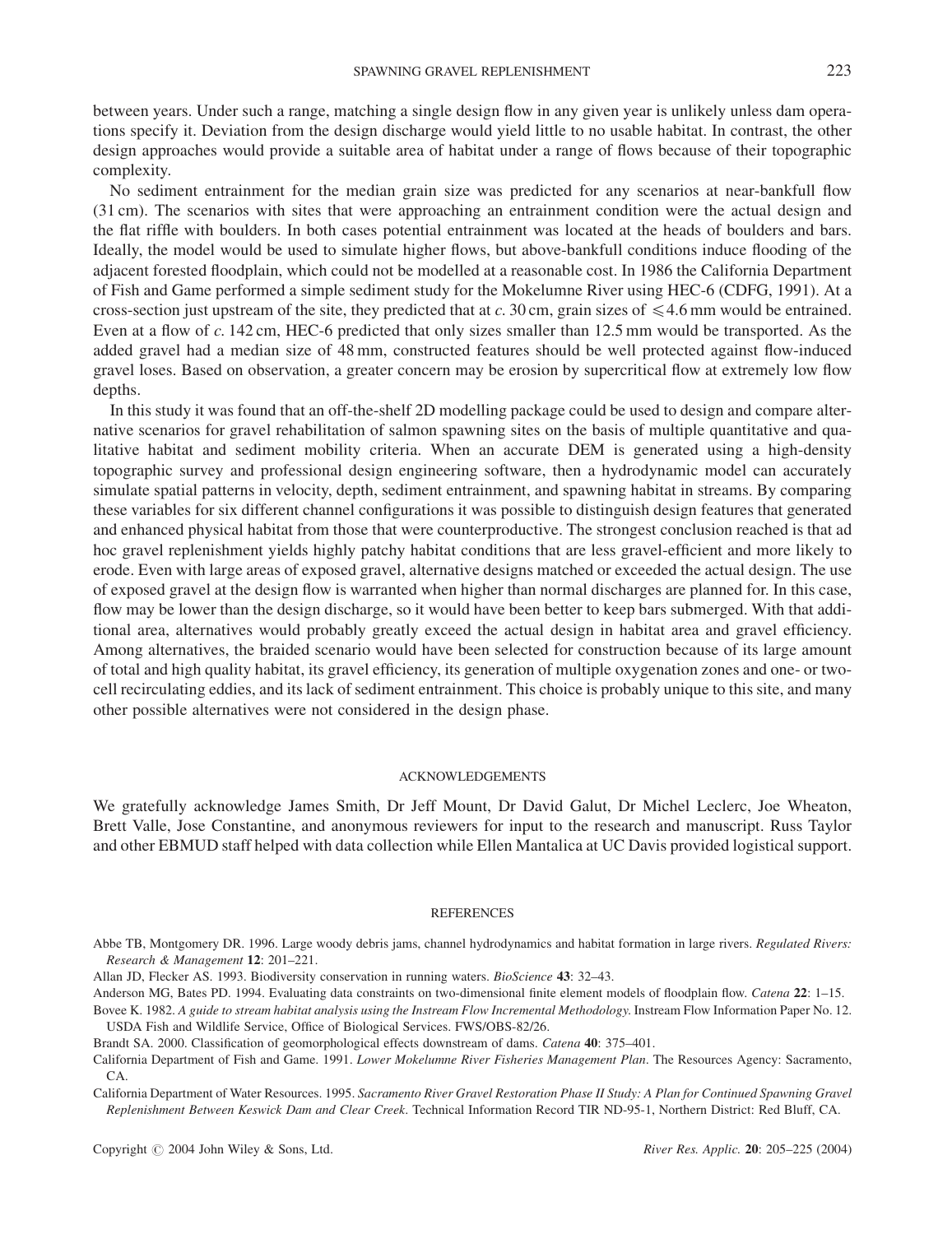- Castleberry DT, Czech JJ, Erman DC, Hankin D, Healey M, Kondolf GM, Mangel M, Mohr M, Moyle PB, Nielsen J, Speed TP, Williams JG. 1996. Uncertainty and instream flow standards. Fisheries 21: 20–21.
- Cluer BL. 1997. Eddy bar responses to the sediment dynamics of pool-riffle environments. PhD Dissertation, Colorado State University, Fort Collins.
- Crowder DW, Diplas P. 2000. Using two-dimensional hydrodynamic models at scales of ecological importance. Journal of Hydrology 230: 172–191.
- Douglas AJ, Taylor JG. 1998. Riverine based eco-tourism: Trinity River non-market benefits analysis. International Journal of Sustainable Development and World Ecology 5: 136–148.
- Federal Energy Regulatory Commission. 1993. Final Environmental Impact Statement, Proposed Modifications to the Lower Mokelumne River Project, California, FERC Project No. 2916–004. Federal Energy Regulatory Commission: Washington, DC.
- French JR, Clifford NJ. 2000. Hydrodynamic modeling as a basis for explaining estuarine environmental dynamics: some computational and methodological issues. Hydrological Processes 14: 2089–2108.
- Froehlich DC. 1989. Finite Element Surface-Water Modeling System: Two-dimensional Flow in a Orizontal Plane User's Manual. US Department of Transportation, Publication #FHWA-RD-88-177.
- Fuller DD. 1990. Seasonal utilization of instream boulder structures by anadromous salmonids in Hurdygurdy Creek, California. Fish Habitat Relationships Bulletin, FHR Currents No. 3. USDA Forest Service, Region 5. 8pp.
- Gallagher SP, Gard MF. 1999. Relationship between Chinook salmon (Oncorhynchus tshawytscha) redd densities and PHABSIM-predicted habitat in the Merced and Lower American rivers, California. Canadian Journal of Fisheries and Aquatic Sciences 56: 570–577.
- Garde RJ, Ranga Raju KG. 1985. Mechanics of Sediment Transportation and Alluvial Stream Problems. Wiley Eastern Limited: New Dehli.
- Geist DR, Dauble DD. 1998. Redd site selection and spawning habitat use by fall Chinook salmon: the importance of geomorphic features in large rivers. Environmental Management 22: 655–669.
- Ghanem A, Steffler P, Hicks F. 1996. Two-dimensional hydraulic simulation of physical habitat conditions in flowing streams. Regulated Rivers: Research & Management 12: 185–200.
- Gilvear DJ, Waters TM, Milner AM. 1995. Image analysis of aerial photography to quantify changes in channel morphology and instream habitat following placer mining in interior Alaska. Freshwater Biology 34: 389–398.
- Gore JA, Nestler JM. 1998. Instream flow studies in perspective. Regulated Rivers: Research & Management 2: 93-101.

Harvey BC, Lisle TE. 1998. Effects of suction dredging on streams: a review and an evaluation strategy. Fisheries 23: 8–17.

- House R, Boehne P. 1985. Evaluation of instream enhancement structures for salmonid spawning and rearing in a coastal Oregon stream. North American Journal of Fisheries Management 5: 283–295.
- Kondolf GM. 1997. Hungry water: effects of dams and gravel mining on river channels. Environmental Management 21: 533-551.
- Kondolf GM. 2000. Assessing salmonid spawning gravel quality. Transaction of the American Fisheries Society 129: 262-281.
- Kondolf GM, Li S. 1992. The pebble count technique for quantifying surface bed material size in instream flow studies. Rivers 3: 80–87.
- Kondolf GM, Matthews WVG. 1993. Management of Coarse Sediment in Regulated Rivers of California, Report No. 80. University of California Water Resources Center: Riverside.
- Kondolf GM, Vick JC, Ramirez TM. 1996. Salmon Spawning Habitat Rehabilitation in the Merced, Tuolumne, and Stanislaus Rivers, California: An Evaluation of Project Planning and Performance, Report No. 90. University of California Water Resources Center: Berkeley, CA.
- Lane SN, Bradbrook KF, Richards KS, Biron PA, Roy GA. 1999. The application of computational fluid dynamics to natural river channels: three-dimensional versus two-dimensional approaches. Geomorphology 29: 1–20.
- Leclerc M, Boudreault A, Bechara JA, Corfa G. 1995. Two-dimensional hydrodynamic modeling: a neglected tool in the instream flow incremental methodology. Transactions of the American Fisheries Society 124: 645–662.
- Marks K, Bates P. 2000. Integration of high-resolution topographic data with floodplain flow models. Hydrological Processes 14: 2109–2122.
- Marks SD, Rutt GP. 1997. Fluvial sediment inputs to upland gravel bed rivers draining forested catchments: potential ecological impacts. Hydrology and Earth System Sciences 1: 499–508.
- McCuen RH. 1989. Hydrologic Analysis and Design. Prentice Hall: Englewood Cliffs.
- Merz JE. 2001. Association of fall-run chinook salmon redds with woody debris in the lower Mokelumne River, California. Caliornia Fish and Game 87: 51–60.
- Miller AJ. 1994. Debris-fan constrictions and flood hydraulics in river canyons: some implications from two-dimensional flow modelling. Earth Surface Processes and Landforms 19: 681–697.
- Miller AJ. 1995. Valley morphology and boundary conditions influencing spatial patterns of flood flow. In Natural and Anthropogenic Influences in Fluvial Geomorphology, Costa JE, Miller AJ, Potter KW, Wilcock PR (eds). American Geophysical Union: Washington, DC; 57–81.
- Miller AJ, Cluer BL. 1998. Modeling considerations for simulation of flow in bedrock channels. In Rivers Over Rock: Fluvial Processes in Bedrock Channels, Wohl EE, Tinkler KJ (eds). American Geophysical Union: Washington, DC; 61–104.
- Moyle PB, Randall PJ. 1998. Evaluating the biotic integrity of watersheds in the Sierra Nevada, California. Conservation Biology 12: 1318– 1326.

Moyle PB, Marchetti MP, Baldrige J, Taylor TL. 1998. Fish health and diversity: justifying flows for a California stream. Fisheries 23: 6-15.

Nagasaka A, Nakamura F. 1999. The influences of land-use changes on hydrology and riparian environment in a northern Japanese landscape. Landscape Ecology 14: 543–556.

- National Marine Fisheries Service. 2001. Annual Commercial Landing Statistics. NMFS Fisheries Statistics and Economic Division: Washington, DC.
- National Research Council. 1992. Restoration of Aquatic Ecosystems: Science, Technology, and Public Policy. NRC Committee on Restoration of Aquatic Ecosystems: Washington, DC.